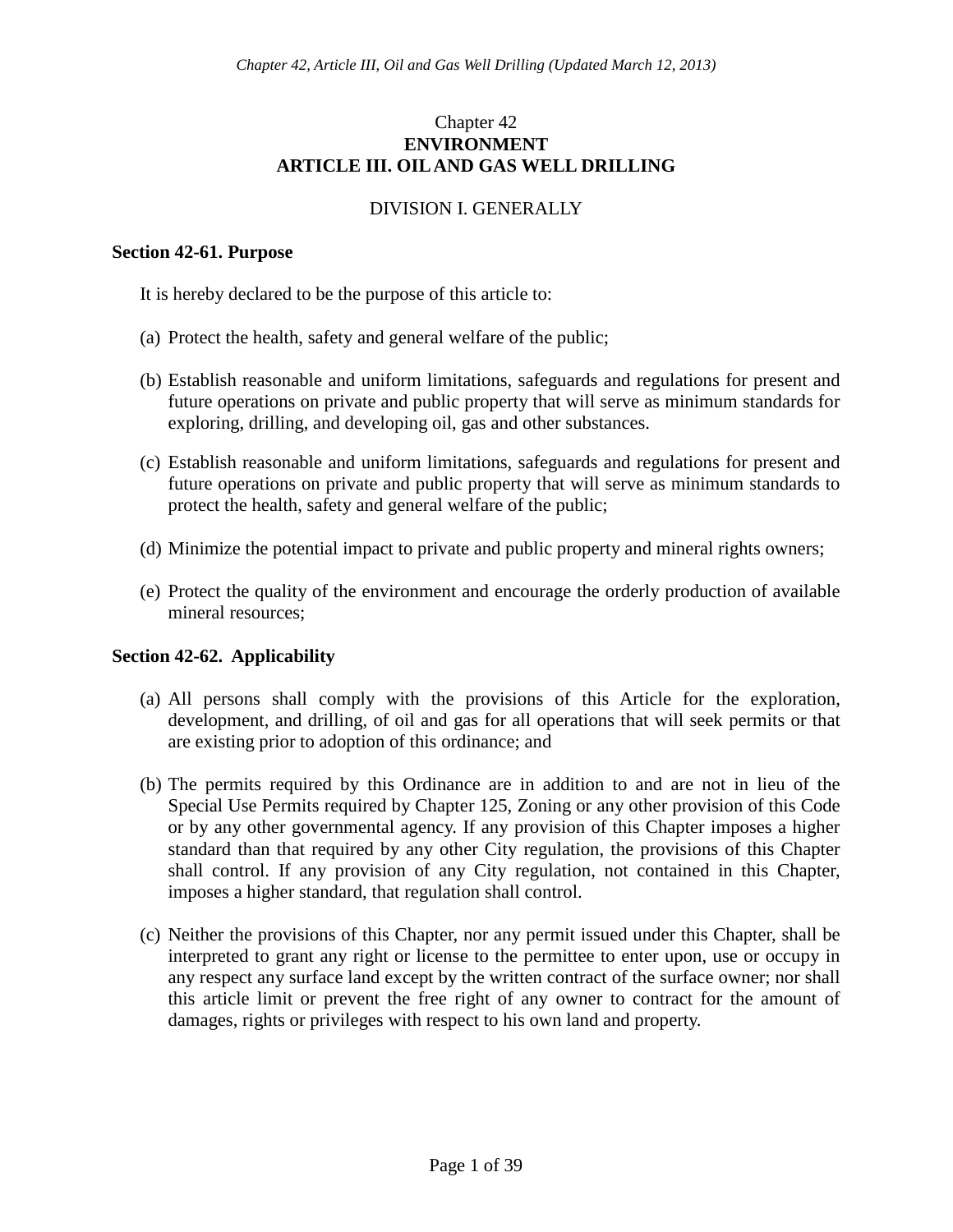## **Section 42-63. Definitions**

All words or phrases related to the drilling and production of oil and gas wells, not specifically defined in this Chapter, shall have the meanings customarily attributable thereto by prudent and reasonable oil and gas industry. The following words, terms and phrases, when used in this Chapter, shall have the meanings ascribed to them in this section, except where the context clearly indicates a different meaning:

*Abandonment.* "Abandonment" as defined by the Railroad Commission and includes the plugging of the well and the restoration of any drill site as required by this Ordinance.

*Affiliate.* Any individual partnership, association, joint stock company, limited liability company, trust, corporation or other person or entity who owns or controls, or is owned or controlled by, or is under common ownership or control with, the entity in person.

*Ambient noise level.* The all encompassing noise level associated with a given environment, being a composite of sounds from all sources at the location, constituting the normal or existing level of environmental noise at a given location.

*ASME.* American Society of Mechanical Engineers or its successor(s).

*ANSI.* American National Standards Institute or its successor(s).

*Blowout preventer.* A mechanical, hydraulic, pneumatic or other device or combination of such devices secured to the top of a well casing, including valves, fittings and control mechanisms connected therewith, which can be closed around the drill pipe, or other tubular goods which completely close the top of the casing and shear drill pipe are designed for preventing blowouts.

*Cathodic protection.* An electrochemical corrosion control technique accomplished by applying a direct current to the structure that causes the structure potential to change from the corrosion potential to a protective potential in the immunity region. The required cathodic protection current is supplied by sacrificial anode materials or by an impressed current system.

*City.* Shall mean the incorporated City of League City.

*Closed loop mud system.* A series of above-ground tanks used to store, process, and recycle drilling mud, cuttings and other fluids. This system is used in place of the traditional earthen pits at a drilling operation.

*Company.* The company authorized by an agreement to install and maintain gas pipelines within the right-of-way.

*Completion.* The date the work is completed for the drilling, re-drilling or workover and the drilling rig is released by the Operator or Production Representative.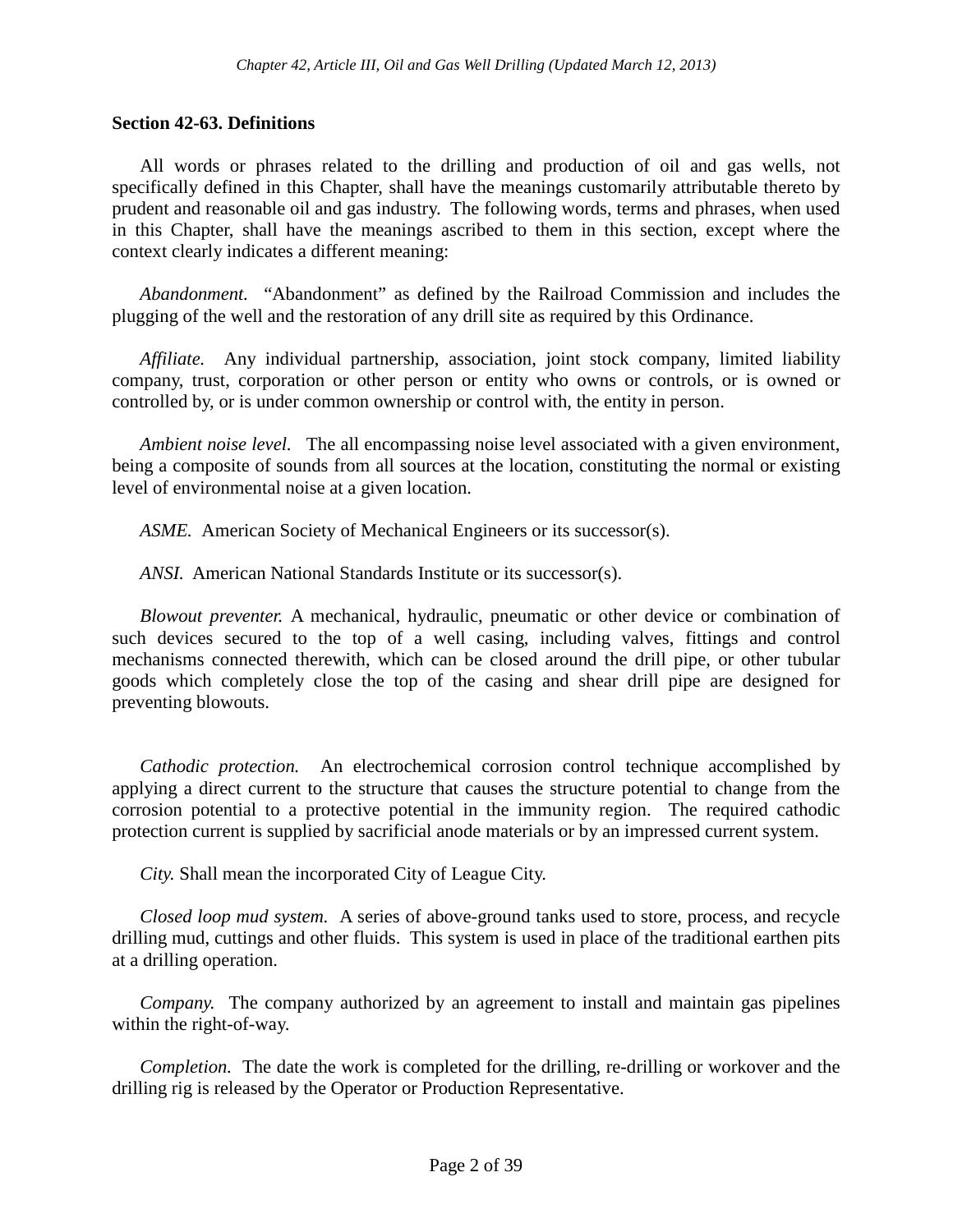*Compressor.* Any device used alone or in a series that raises the pressure of any vapor or gas and creates a pressure differential to move or to compress a vapor or a gas.

*Contact Information.* The legal name, address, and phone number.

*Daytime.* The period from 6:30 a.m. to 7:00 p.m.

*Decibel (db).* A unit of measurement of noise intensity. The measurements are based on the energy of the sound waves, and the units are logarithmic. The decibels are read from a calibrated sound level meter utilizing the A-level weighting scale and the slow meter response, as specified by the American National Standards Institute.

*Derrick.* Any portable framework, tower, mast and/or structure which is required or used in connection with drilling or workover of a well for the production of gas.

*Drill site.* The area, also referred to as the well pad, required for the drilling, completion or workover of a well or wells located there or any associated operation.

*Drilling.* Digging or boring a new well for the purpose of exploring for, developing or producing oil, gas or other hydrocarbons, or for the purpose of injecting gas, water or any other fluid or substance into the earth.

*Drilling equipment.* The derrick, together with all parts of and appurtenances to such structure, every piece of apparatus, machinery or equipment used or erected or maintained for use in connection with drilling.

*Drilling foreman.* The Operator's on-site representative in charge of operations.

*Drilling representative.* The Operator's on site representative(s) with supervisory authority over all drill site activities is responsible for addressing and correcting issues.

*Drilling rig.* A machine which creates holes (usually boreholes) and/or shafts in the ground.

*Dwelling unit.* A single unit providing complete, independent living facilities for one or more persons, including permanent provisions for living, sleeping, eating, cooking and sanitation.

*Exploration.* Geologic or geophysical activities, including seismic surveys, related to the search for oil, gas or other subsurface hydrocarbons.

*FEMA.* Federal Emergency Management Agency.

*FIRM.* Flood Insurance Rate Map.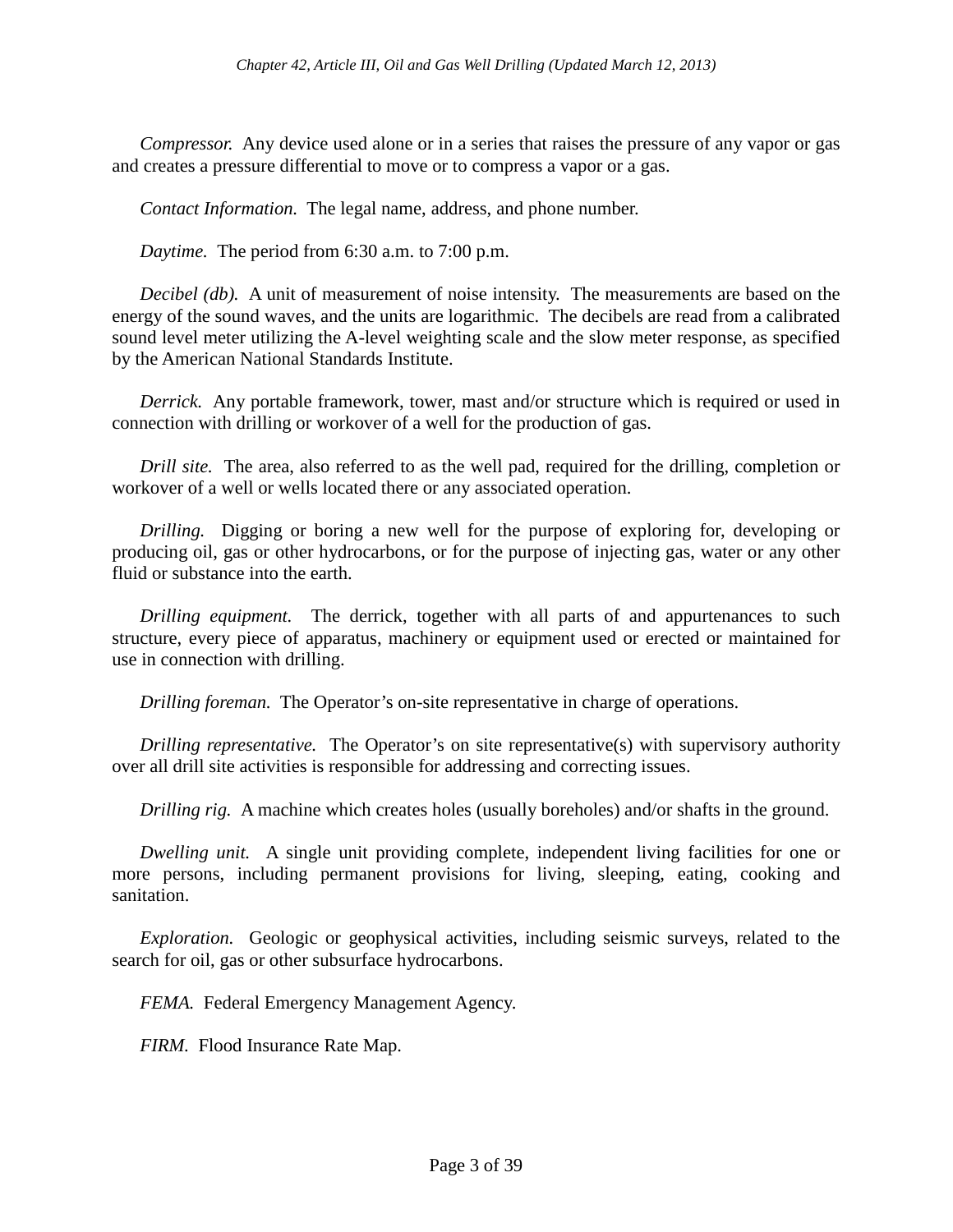*Flowback operations.* Includes rework and other means necessary to expel water from the drilling hole in order to facilitate the production of gas.

*Flowline.* A line that carries the product (usually a mixture of oil, gas, water or other impurities) from the wellhead to the first vessel (such as a separator, dehydrator, or heatertreater) for the purpose of separating the liquid from the oil and gas.

*Fracture stimulation (Fracking).* The process of injecting sand, chemicals, water, or gas into an oil or natural gas well to improve oil or natural gas recovery.

*Gas.* Any fluid, either combustible or noncombustible, which is produced in a natural state from the earth and which maintains a gaseous or rarefied state at standard temperature and pressure conditions and/or the gaseous components or vapors occurring in or derived from petroleum or natural gas.

*Gas well.* Any well drilled, to be drilled, or used for the intended or actual production of natural gas or other hydrocarbons and as defined by statute and the Railroad Commission.

*Gas well drilling.* Digging or boring a well for the purpose of exploring for, developing or producing gas or other hydrocarbons, or for the purpose of injecting gas, water or any other fluid or substance into the earth.

*HCR valve.* A hydraulically operated gate valve that is used on diverter systems and choke lines leading from the blowout preventers.

*Hospital.* State licensed facility providing medical, surgical, psychiatric, or emergency medical services to sick or injured persons. This classification includes facilities for inpatient or outpatient treatment, including drug and alcohol abuse programs as well as training, research, and administrative services for patients and employees.

*IADC.* International Association of Drilling Contractors or its successor(s).

*Incident.* An occurrence of an action or situation that could have a negative or detrimental impact.

*Nighttime.* The period between 7:00 p.m. and 6:30 a.m.

*Non-site essential.* Equipment or materials such as lumber and casings that are not absolutely necessary to the specific activity.

*Oil and Gas Compliance Officer.* The city staff person designated by the City Manager charged with overseeing drilling, production, and pipeline operations.

*Oil or Condensate.* A substance occurring naturally in the earth and composed mainly of mixtures of chemical compounds of carbon and hydrogen, with or without other nonmetallic elements such as sulfur, oxygen, and nitrogen. The compounds that compose it may be in the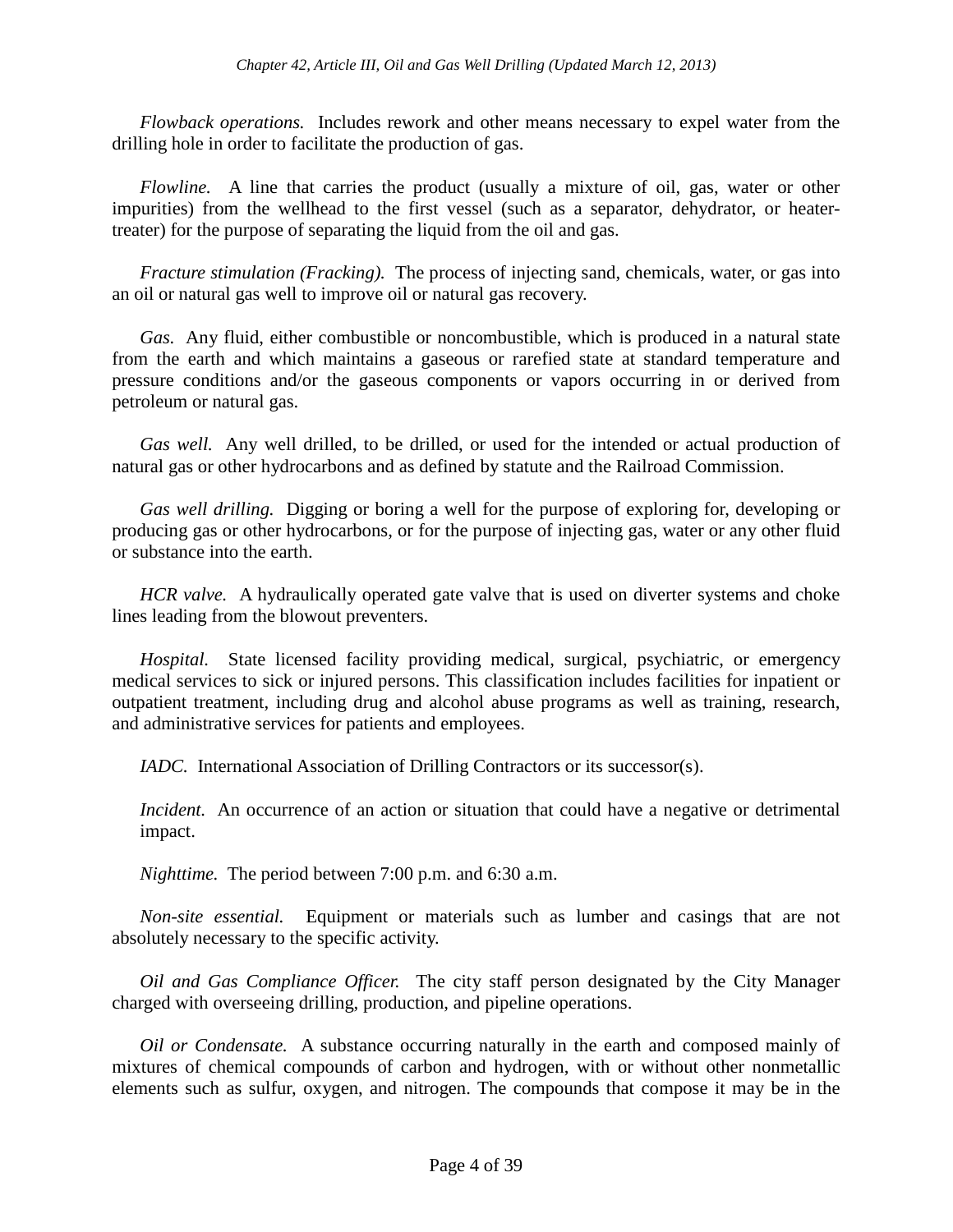gaseous, liquid, or solid state, depending on their nature and on the existent conditions of temperature and pressure.

*Oil well.* Any well drilled, to be drilled, or used for the intended or actual production of oil or petroleum as defined by statute and the Railroad Commission.

*Oil well drilling.* Digging or boring a well for the purpose of exploring for, developing or producing oil or other hydrocarbons, or for the purpose of injecting gas, water or any other fluid or substance into the earth.

*Operation site.* The area used for development and production of oil, gas and all operational activities associated with an oil or gas well after drilling and completion activities are finished.

*Operator.* The person listed on the appropriate Railroad Commission forms that is, or will be, actually in charge and in control of operations and maintenance related to drilling without limitation, a unit Operator or Operator of Record in instances of multiple partners and general partnership. If the Operator, as herein defined, is not the lessee of any premises affected by the provisions of this Ordinance, then such lessee shall also be deemed to be an Operator. The lessees shall include all working interest owners.

*Operator agent.* The person designated by the Operator, who is a resident of the State of Texas, upon whom all orders and notices provided in this Ordinance may be served in person or by registered or certified mail.

*OSHA.* Occupational Safety and Health Administration.

*Parks, Private.* Tract of land utilized for playgrounds, recreational facilities, community centers, playing fields, courts, gymnasiums, swimming pools, and picnic facilities operated and maintained by a homeowners' association.

*Parks, Public.* Tract of land, excluding trails, for recreational use owned and operated by a public authority, such as the city or county, for the express use of the general public.

*Person.* An individual, firm, partnership, corporation, company, association, joint stock association, or body politic, and includes a trustee, receiver, assignee, administrator, executor, guardian, or other representative.

*Persons.* Every person, firm, co-partnership, association, partnership, corporation or society; and shall include both singular and plural and the masculine shall include the feminine gender.

*Piping.* A line that carries any liquid or gas to and between other equipment (such as a separator, dehydrator, heater-treater, and tanks).

*Protected Use.* A dwelling unit; religious assembly; hospital building; public or private school boundary; day care boundary; or public, private or Homeowners' Association park.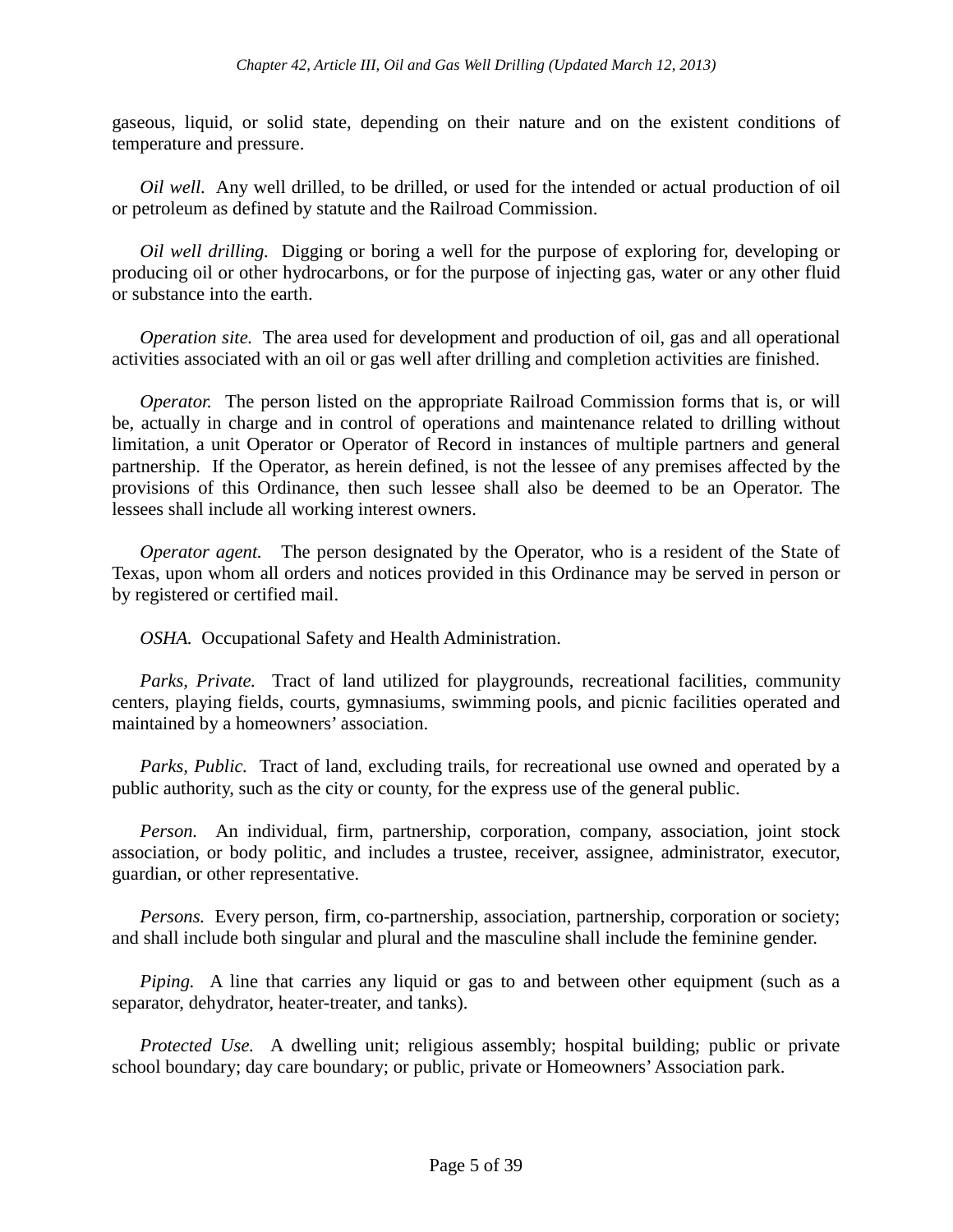*Production Representative.* The Owner representative(s) on site representative(s) with supervisory authority over all oil and gas on site activities is responsible for addressing and correcting issues.

*Public or Private school.* Facilities for educational and/or classroom purposes operated by public or private educational institutions offering a general course of study at primary, middle, or high school levels, including study centers, child care and limited child care centers, vocational and trade programs that are incidental to the operation of such schools.

*Railroad Commission.* The Railroad Commission of Texas or its successor(s).

*Re-drill.* Re-completion of an existing well by deepening or sidetrack operations extending more than one hundred fifty (150) feet from the existing well bore.

*Religious assembly.* Facilities for religious worship and other religious ceremonies with incidental religious education, offices, social services, and community programs but not including private schools.

*Rigging-up.* After site preparation, moving in and set-up of the drilling rig and other associated equipment.

*Right-of-way.* Any area of land within the City that is acquired by, dedicated to, or claimed by the City in fee simple, by easement, by prescriptive right or other interest and that is expressly or impliedly accepted or used in fact or by operation of law as a public roadway, sidewalk, alley, utility, drainage, or public access easement or used for the provision of governmental services or functions. The term includes the area on, below, and above the surface of the public right-ofway. The term applies regardless of whether the public right-of-way is paved or unpaved.

*Salt water disposal well or injection well.* A well used for the purpose of injecting produced water back into the subsurface formation or strata.

*Seismic survey.* An exploration method in which low frequency sound waves are generated on the surface to find subsurface rock structures that may contain hydrocarbons. Interpretation of the survey record can reveal possible hydrocarbon-bearing formations.

*SEMS. Safety and Environmental Management System.*

*Street.* A strip of land, privately or publicly owned, which affords the principal means of access to abutting property.

*Tank.* A container, covered or uncovered, used in conjunction with the drilling or production of gas or other hydrocarbons for holding or storing fluids.

*Technical advisor.* Such person(s) familiar with and educated in the oil and gas industry or the law as it relates to oil and gas matters who may be retained from time to time by the City.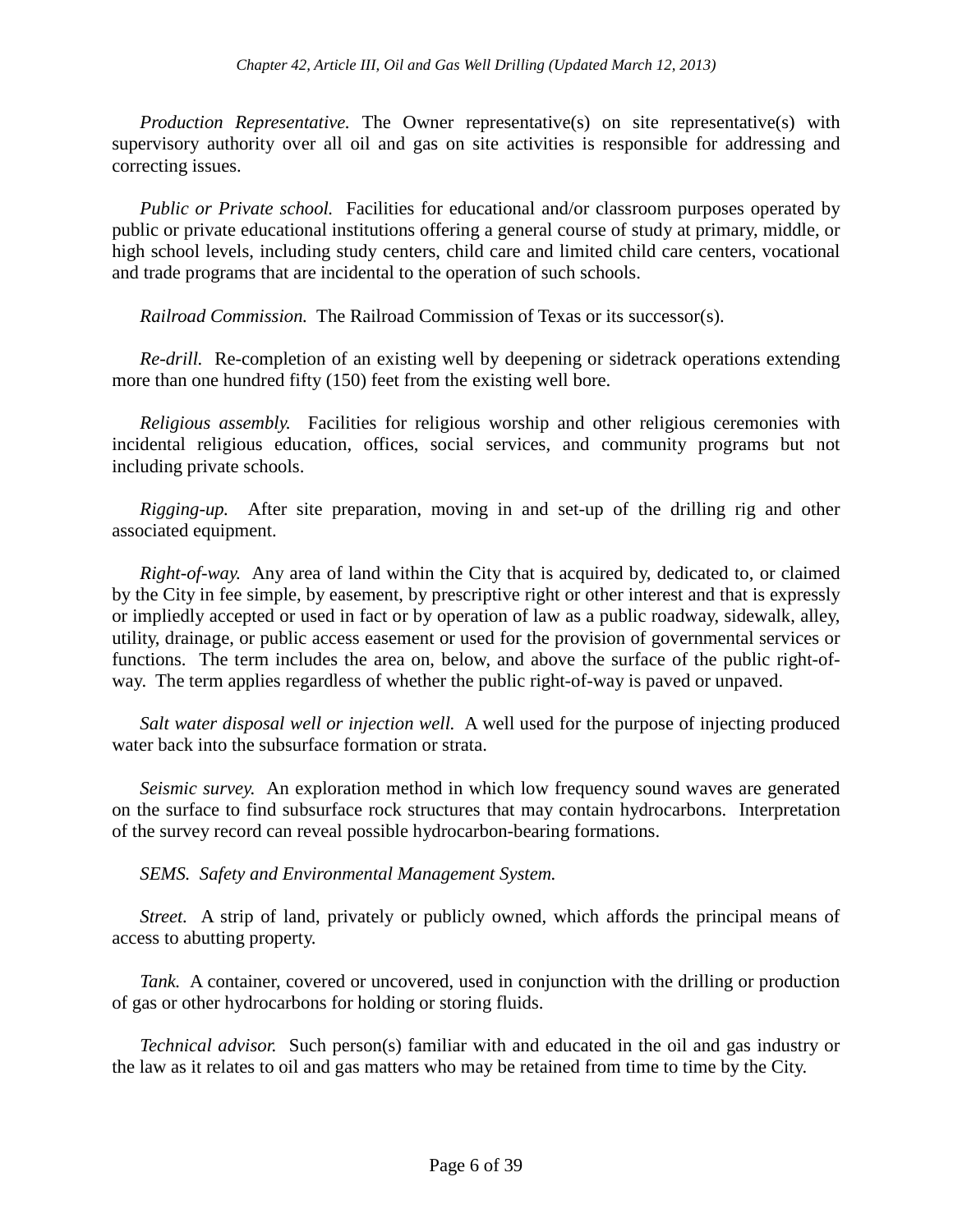*Watchman.* Regular or contract employee of the company whose sole purpose is to monitor conditions on the property, protect the property from unauthorized entry or tampering, and provide for the safety and security of the property, employees and the surrounding community.

Well. A hole or holes, bore or bored, to any horizon, formation or strata for the purpose of producing oil, gas and other hydrocarbons from the earth.

*Workover.* Re-completion or re-entry of existing well within the existing bore hole or by deepening or sidetrack operations in an effort to secure production where there has been none, restore production that has ceased or increase production.

**Sections 42-64 – 42-70. Reserved.**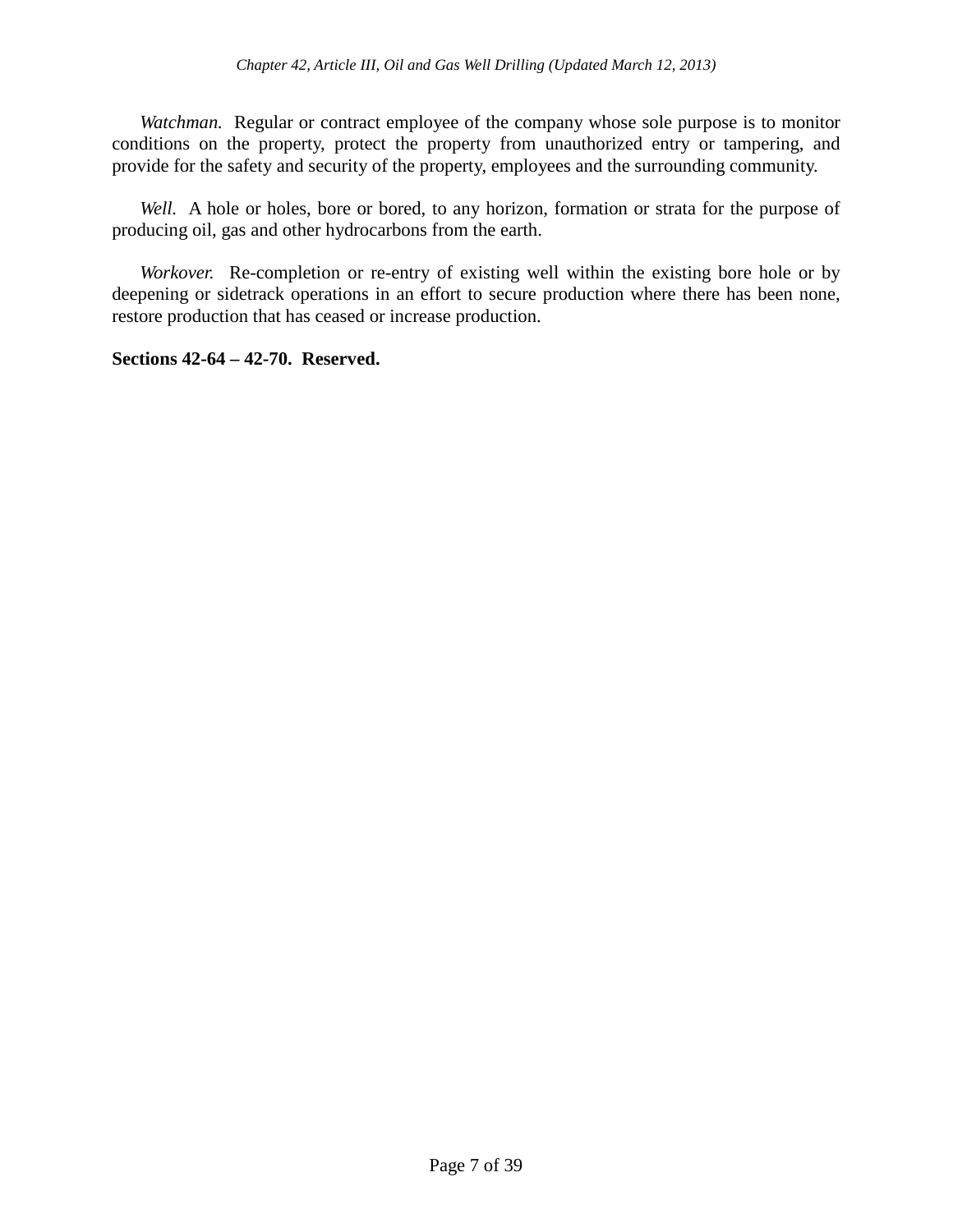# DIVISION 2. PERMITS

## **Section 42-71. Permits required.**

All person(s) desiring to conduct the associated operations shall make an application to the City's Development Review Committee for the following permits. These permits are in addition to and are not in lieu of any permit which may be required by any other provision of the Code of Ordinances or by any other governmental agency.

- (a) *Drilling permit –* Any person(s) desiring to drill a well for oil or gas.
- (b) *Workover permit* Any person(s) desiring to workover an oil or gas well.

## **Section 42-72. Review of permit applications.**

- (a) An approved Special Use Permit is required before a drilling permit or workover permit can be obtained from the City.
- (b) The permits required by this Ordinance are in addition to and are not in lieu of any permit which may be required by the Zoning Ordinance or any other provision of this Code or by any other governmental agency.
- (c) City staff shall review the application and may submit it to a Technical Advisor for review.
- (d) The applicant may appeal the denial of a permit based upon the procedures noted in this Article.

## **Section 42-73. Issuance of permits**.

The City Manager or his designee shall issue applicable drilling permits and workover permits upon compliance of all regulations applicable to the permit that is being sought.

## **Section 42-74. Amending permits.**

- (a) An Operator or Production Representative shall submit an application to amend a permit for changes that are not materially different from the activities covered by the existing permit, and if the proposed activities are in conformance with the applicable Special Use Permit.
- (b) The decision to deny an amendment to a permit shall be provided to the Operator or Production Representative in writing with an explanation of the basis for the decision. The Operator or Production Representative may appeal based upon the procedures noted in this Article.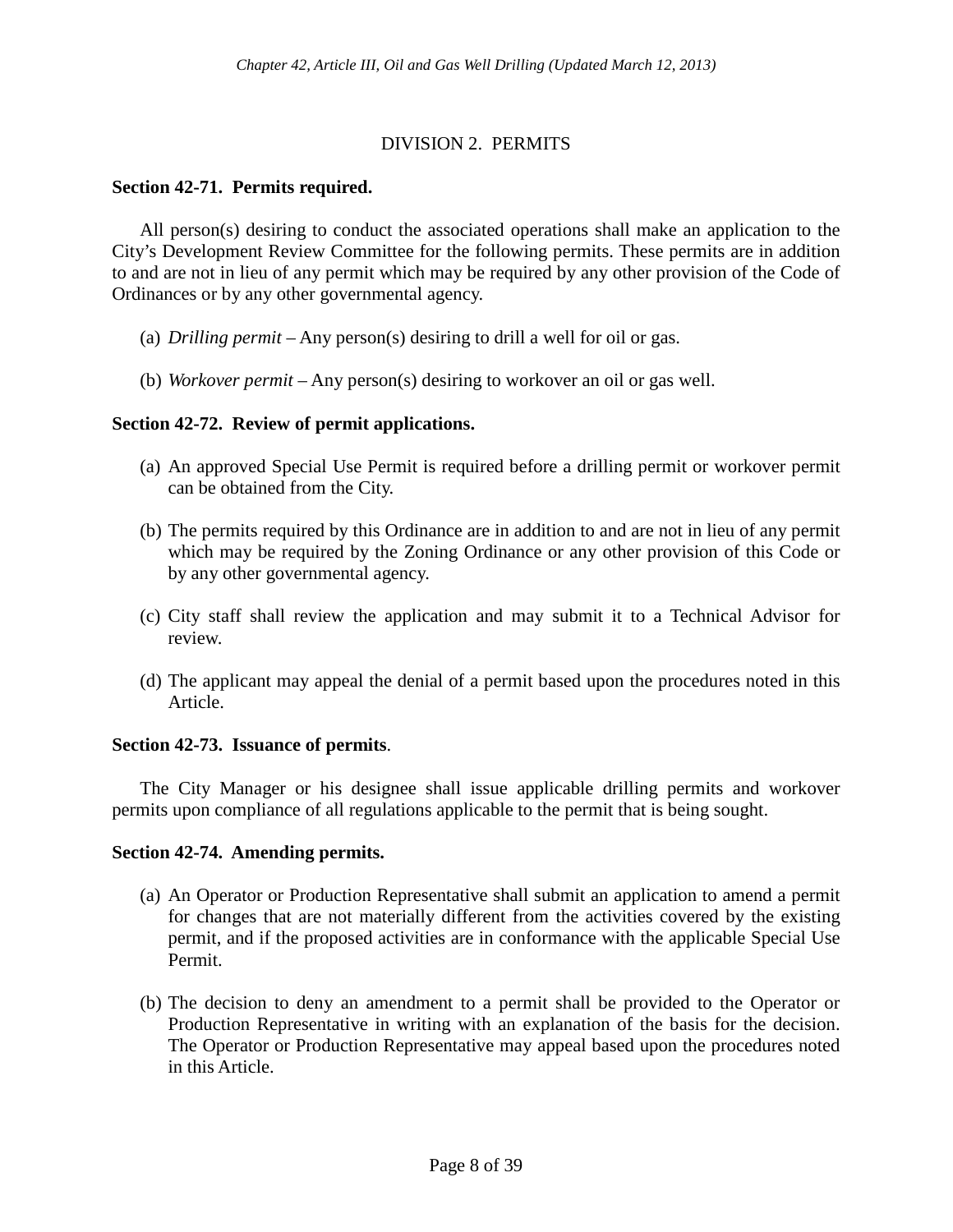# **Sections 42-75. Expiration of permits.**

- (a) A permit shall automatically terminate, unless extended, if the operation or construction is not commenced within one hundred and eighty (180) days from the date of the issuance of the permit.
- (b) A permit shall automatically terminate, unless renewed, within one (1) year from the date of the issuance of the final approval to operate.

## **Sections 42-76. Extension and renewal of permits.**

- (a) If the operation or construction is not commenced within one hundred and eighty (180) days from the date of the issuance of the permit, the permit may be extended for an additional one hundred and eighty (180) days upon request by the Operator or Production Representative and proof that the classification of the requested permit for such location has not changed.
- (b) A permit may be renewed annually if the operations have been in compliance with all City ordinances and state and federal regulations.

## **Sections 42-77 – 42-80. Reserved.**

# DIVISION 3. APPLICATIONS

The following regulations apply to all person(s) making applications for drilling and workover permits unless a particular permit is denoted. The City may return any application as incomplete if there is a dispute pending before the Railroad Commission regarding the determination of the Operator or Production Representative.

## **Section 42-81. Application fee.**

Submit a non-refundable application fee as established by the City's fee resolution for the actual costs the City incurs for permit application processing and for the services of a technical expert to review the application, plans and documentation.

## **Section 42-82. Application form.**

Submit a completed application in accordance with the written instructions on the form provided by the City. Deficient applications will be returned to the applicant with a written explanation. Additionally, the City may return any application as deficient if there is a dispute pending before the Railroad Commission regarding the Operator or Production Representative.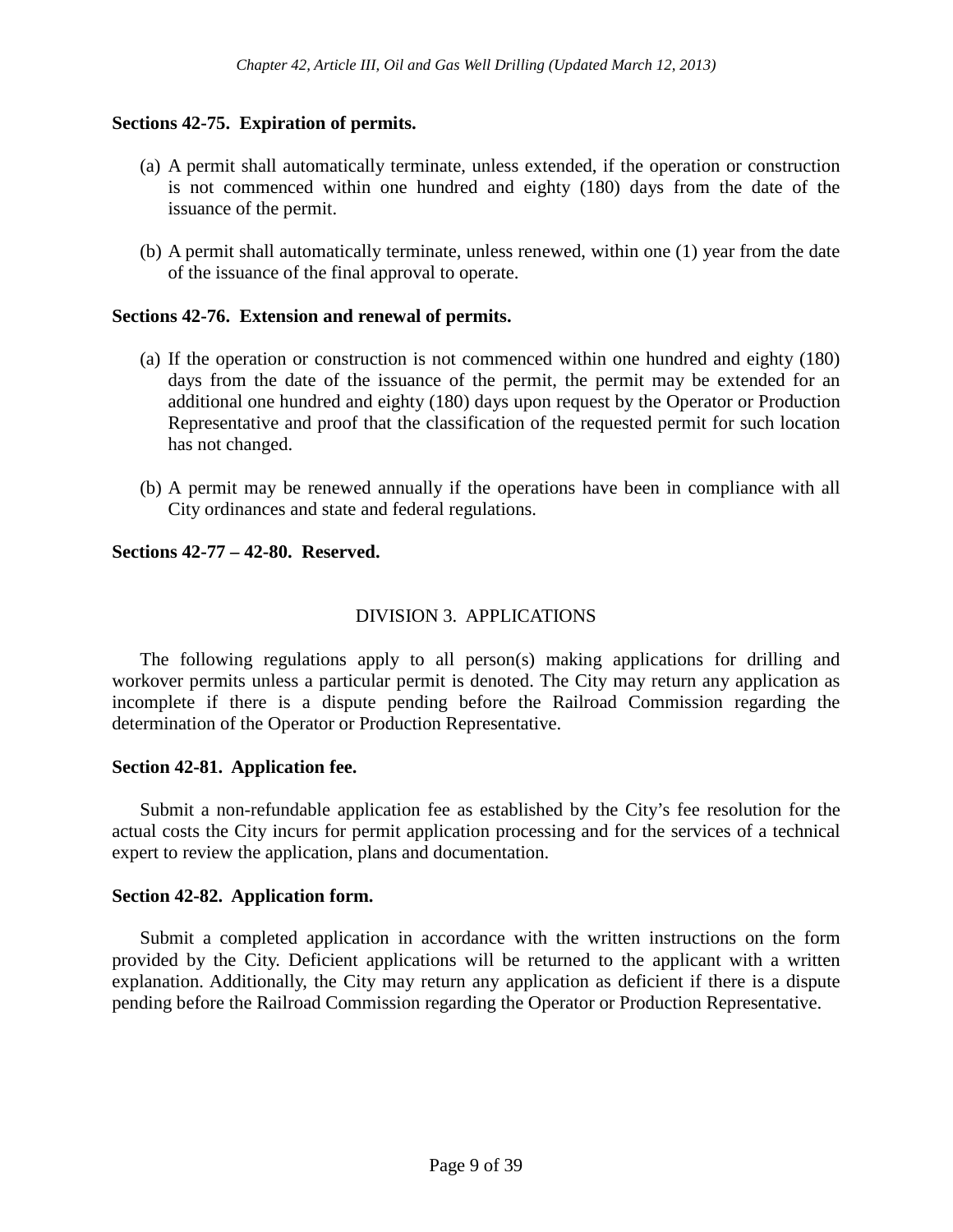## **Section 42-83. Operator or Production Representative information.**

Provide name, address and contact information of the operator, production representative and any corporate officers, registered agents, general and limited partners, as well as, a copy of the Articles of Incorporation and any "Doing Business As" filings.

## **Section 42-84. Contacts sheet.**

Submit a listing of project positions of authority with title, name, address, and contact information of, but not limited to, the operator, production representative, operator agent, site and drilling representative(s) and their assignees if absent.

## **Section 42-85. Aerial.**

Submit an aerial map photographed within one (1) year prior to application date delineating the subject property boundaries including the area within one thousand (1000) feet of the drill site. Denote on the map any new structures that are existing at the time of application that are not seen in the aerial.

## **Section 42-86. Legal description.**

(a) Submit a property deed with an appraisal district map inclusive of the site and property within one thousand (1000) feet, inclusive of subdivision plat reference, block and lot number, if applicable.

## **Section 42-87. Proof of property interests.**

Submit a listing of property interest owners with surface, mineral and/or lease interests by name with contact information and documentation of their respective interests.

### **Section 42-88. Applicable state permits.**

Submit a copy of the application filed with the Railroad Commission along with the approved permit by the Commission for operations within the City, copies of the "Water Board" letter from the Texas Commission on Environmental Quality, and any casing exceptions applied for and/or granted.

## **Section 42.89. Preliminary Drilling Program.**

*Drilling and workover permits –* Submit a preliminary Drilling Program including, but not limited to, the following:

(a) Preliminary general arrangement drawings of the site showing, but not limited to, specific wellhead locations; major components, improvements and equipment; rigs; compressors; separators; storage sheds; fire hydrants; water and power supply; impacted vegetation,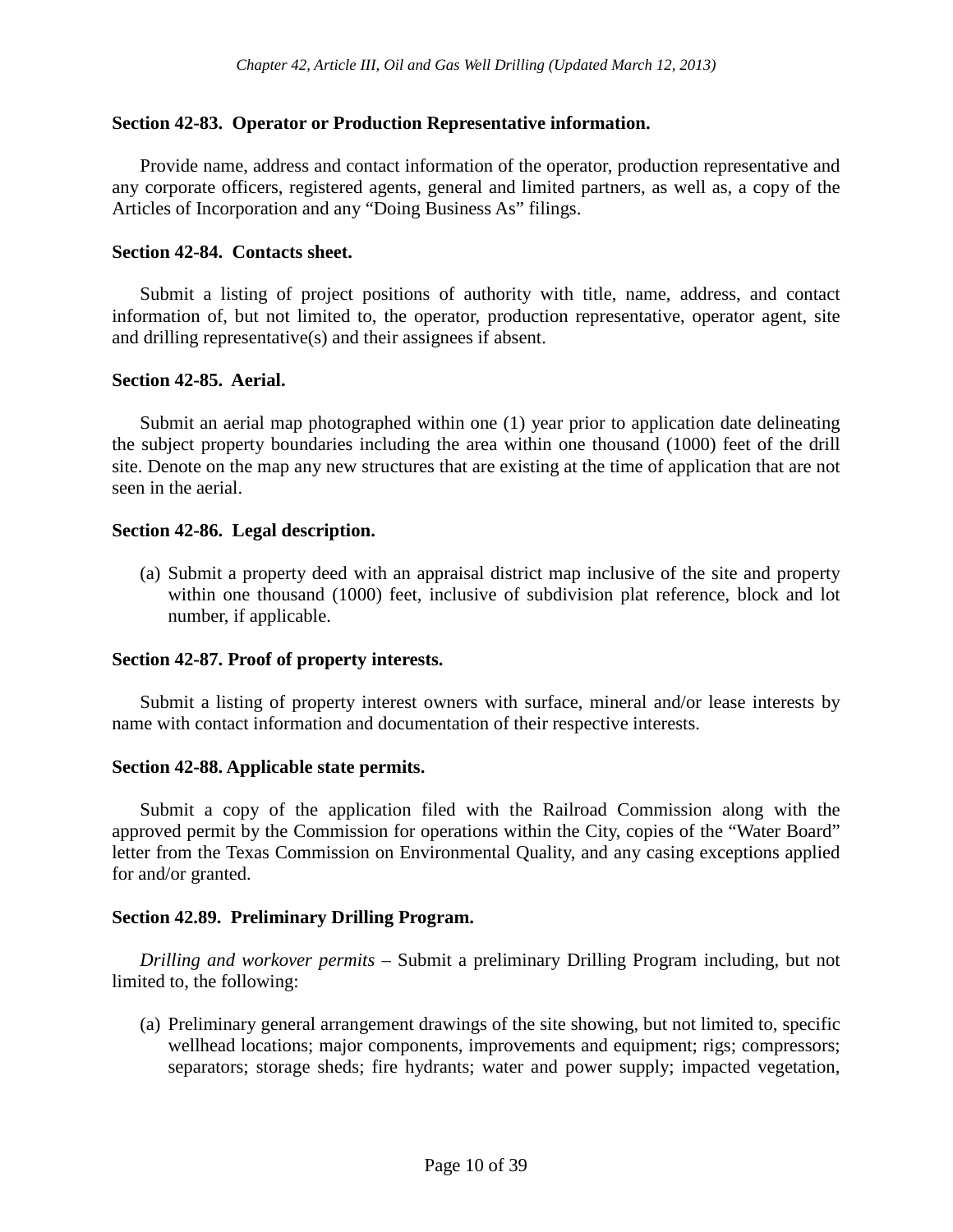creeks and other topographic features; easements; and adjoining roadways, property, parks, buildings, and structures.

- (b) Nature and volume of waste materials generated during rigging-up operations and drilling.
- (c) Location of the drilling target including total vertical depth and measured depth.
- (d) Evaluation of shallow gas hazard.
- (e) Evaluation of potential  $H_2S$  hazard.

## **Section 42-90. Site plans and construction documents.**

Submit a hazardous materials inventory statement including MSDS sheets on all products being used and at which operation phases they are being utilized, including all chemicals used during any fracking process.

### **Section 42-91. Alternative water supply.**

*Drilling, and workover permits –* Submit plans for alternative method of water supply in the event that city water supply is unavailable due to conditions described in this Chapter.

### **Section 42-92. Landscaping and screening plan.**

*Workover permits –* Submit a landscaping and screening plan showing the plantings and screening that will be installed on the site in accordance with the Special Use Permit and the regulations of this article.

## **Section 42-93. Lighting plan.**

*Drilling, and workover permits* – Submit lighting plan demonstrating how lighting will be provided in conformance with the Special Use Permit and City ordinance. The plan shall reflect the lighting for the entire site, including the grounds, equipment and any drilling apparatus or structure including the type of light to be used, location, height and degree of illumination up to 1,000 feet as demonstrated by a photometric study.

## **Section 42-94. Environmental Assessment.**

Submit Phase I and Phase II Environmental Assessments in accordance with Texas Commission on Environmental Quality and Environmental Protection Agency standards.

### **Section 42-95. Environmental management – noise.**

*Drilling and workover permits –* To establish noise levels different than what is required by this Chapter, submit a pre-drilling ambient noise level report with twenty-four (24) hour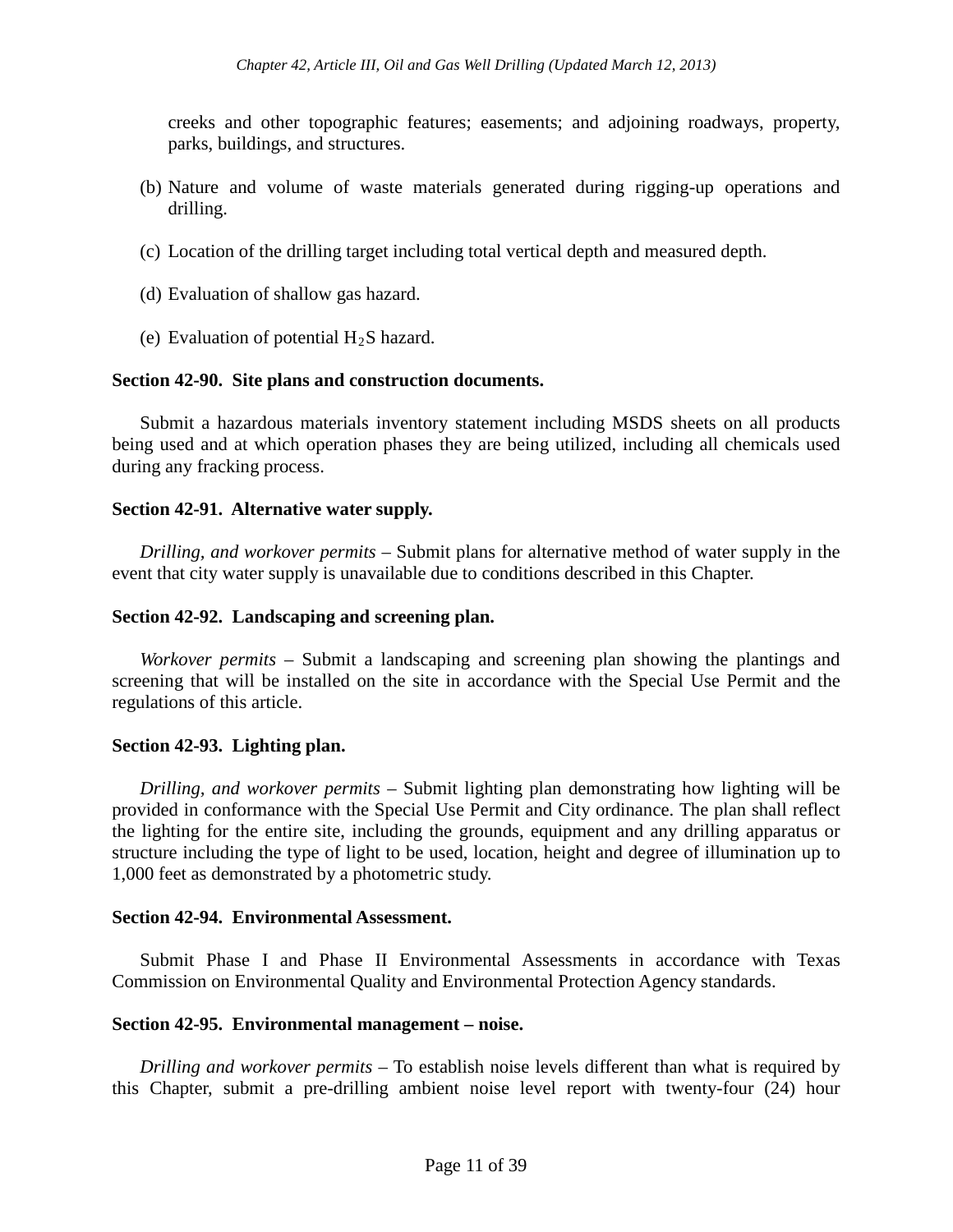measurements in one (1) hour increments for seven (7) consecutive days in a week without a holiday. The plan shall document how mitigation measures will be utilized so that the noise level does not exceed permitted decibel levels in accordance with the Special Use Permit and the regulations of this article. The plan shall include details on how the equipment will be utilized in the drilling, completion, transportation, and production in order to meet the permitted noise levels. The plan shall take into consideration: the location, type, nature, and proximity of adjacent development; seasonal and prevailing weather patterns; vegetative cover on or adjacent to the site; and topography.

## **Section 42-96. Environmental management – air emissions.**

*Drilling, and workover permits* – Submit documentation demonstrating how the surrounding environment will be protected, monitored, and managed against adverse noxious odor impacts and emissions of regulated air pollutants per the Clean Air Act as administered by Texas Commission on Environmental Quality.

## **Section 42-97. Environmental management – spill prevention, control and countermeasure plan.**

Submit a spill prevention, control and countermeasure plan utilizing requirements established by the Environmental Protection Agency, Texas Commission on Environmental Quality, Department of Transportation, and the Texas Railroad Commission (or their successor agencies).

### **Section 42-98. Environmental management – hazard mitigation plan.**

Submit hazard mitigation plan demonstrating:

- (a) *Illicit discharges –* How the surrounding environment will be protected, monitored, and managed against adverse impacts during an illicit discharge of oil, gas, or other hazardous substance used on site in accordance with Chapter 43 of the Code of Ordinances entitled "Clean Water".
- (b) *Inclement weather and civil emergencies –* How the surrounding environment will be protected, monitored, and managed against adverse impacts during civil emergencies such as a bad weather event in accordance with Chapter 34 of the Code of Ordinances entitled "Civil Emergencies".

### **Section 42-99. Environmental management – risk management assessment.**

Submit a risk management assessment to identify, assess, and prioritize risks including coordination and economical application of resources to minimize, monitor, and control the probability and/or impact of unfortunate events.

### **Section 42-100. Environmental management – storm water pollution prevention plan.**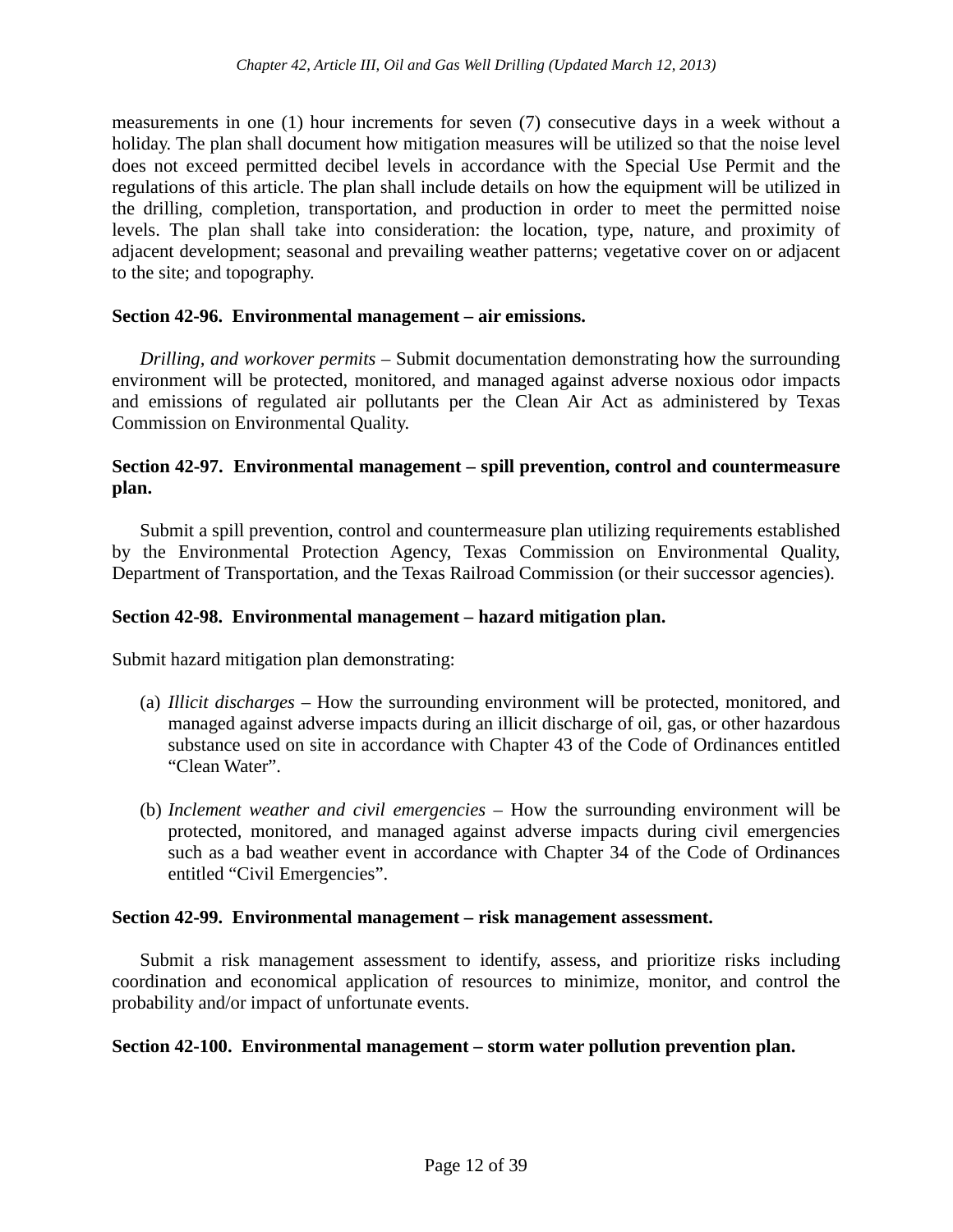Submit a storm water pollution prevention plan adhering to Environmental Protection Agency and Texas Commission on Environmental Quality standards for the testing of storm water samples and performing best management practices.

## **Section 42-101. Environmental management – geologic impacts report.**

Submit report demonstrating how the surrounding environment will be protected, monitored, and managed against adverse geologic impacts during the drilling process.

### **Section 42-102. Emergency management – emergency action response plan.**

Submit an emergency action response plan in accordance with Chapter 46 of the Code of Ordinances entitled "Fire Protection" incorporating:

- (a) Written procedures to minimize any hazard resulting from operations utilizing standards established by the Railroad Commission, Texas Commission on Environmental Quality, Department of Transportation, and the Environmental Protection Agency.
- (b) Drive-to-maps from public rights-of-way to operation site.
- (c) Evacuation routes for surrounding area that utilize the same roadways.

## **Section 42-103. Safety management.**

- (a) *Drilling and workover permits –* Both the Operator and the Operator's selected Drilling Contractor shall submit a Safety and Environmental Management System (SEMS) plan including, but not limited to:
	- (1) Equipment manuals detailing the design and engineering of facilities;
	- (2) Operations manuals detailing procedures both under normal operations and otherwise;
	- (3) Contingency planning manuals;
	- (4) Failure Modes and Effects Analysis (FMEA) of the potential failure modes within a system for classification by the severity and likelihood of the failures;
	- (5) Hazard analysis;
	- (6) Job safety analysis;
	- (7) Planned maintenance system;
	- (8) Management of change procedure;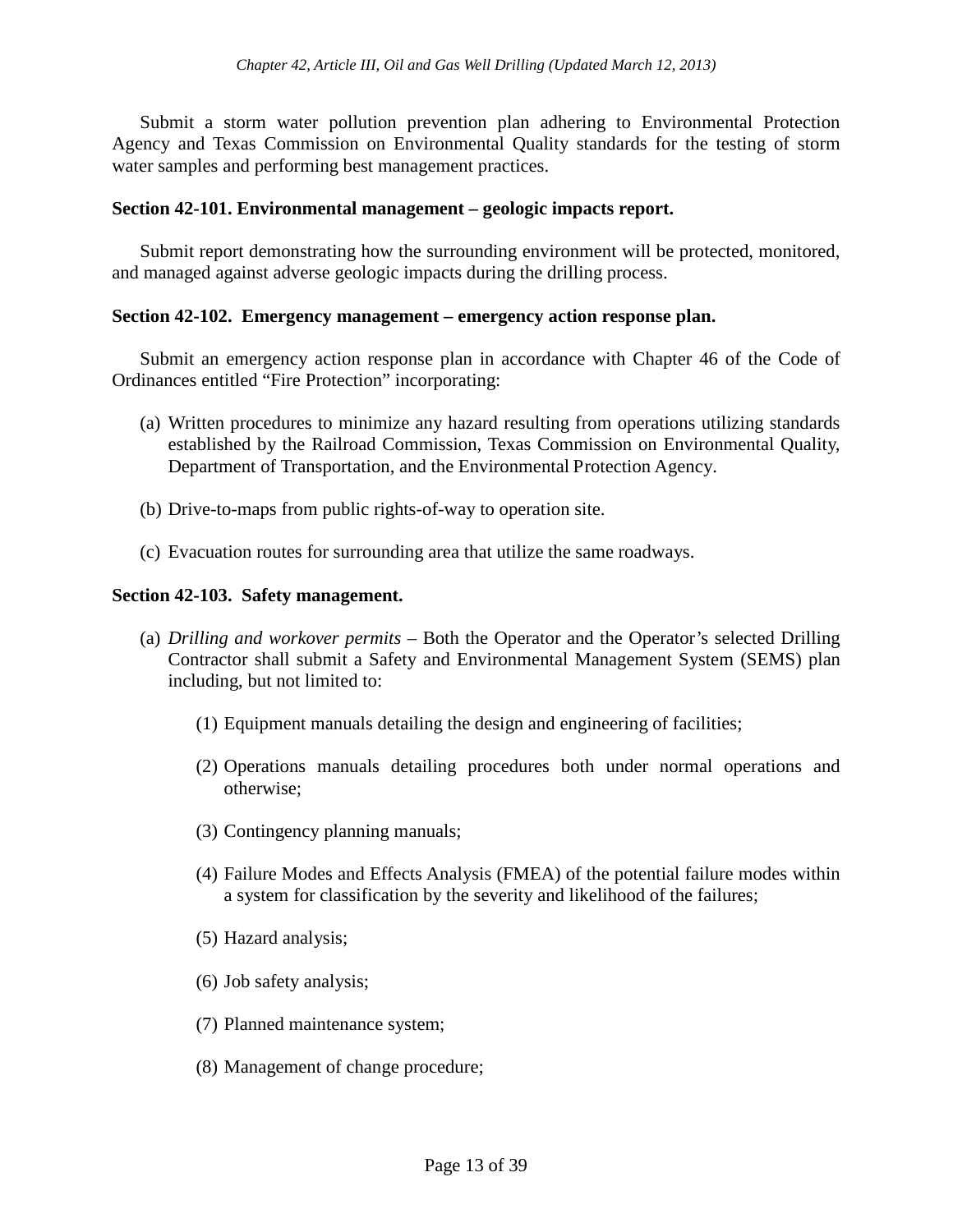- (9) Training;
- (10) Relief valve, design, sizing and certification; and
- (11) Lost time accident frequency history and their Experience Modification Rating (EMR).
- (b) *Drilling and workover permits –* Where necessary, the Operator shall be responsible for preparation of a bridging document of the Operator's SEMS plan and the drilling contractor's SEMS plan.
- (c) *Drilling and workover permits –* The Oil and Gas Compliance Office shall send the SEMS plan to a Technical Advisor qualified to audit such plans.
- (d) *Drilling and workover permits –* Submit a Process Safety Management plan that is in conformance with Section 29 CFR 1910.110 of OSHA standards.

## **Section 42-104. Access management plan.**

Provide access management plan incorporating:

- (a) Delineation of the access route from the city limits to the drill site and all above ground equipment.
- (b) A table indicating roadway name, trail, sidewalk, length, and construction type.
- (c) Documentation as to how the roadways, trails and sidewalks will be protected, monitored, and managed against adverse impacts during access in accordance with Chapter 98 of the Code of Ordinances entitled "Streets, Sidewalks and Other Public Places".

## **Section 42-105. Surety.**

Submit documentation in accordance with the regulations in this article.

## **Section 42-106. Amended permit applications.**

Submit the following items for amended permit applications:

- (a) Application form completed in accordance with the written instructions provided by the City.
- (b) A non-refundable application fee to the City for the actual costs it incurs for the services of a technical expert to review the proposed amendment.
- (c) A description of the proposed amendments including any changes to the existing permit.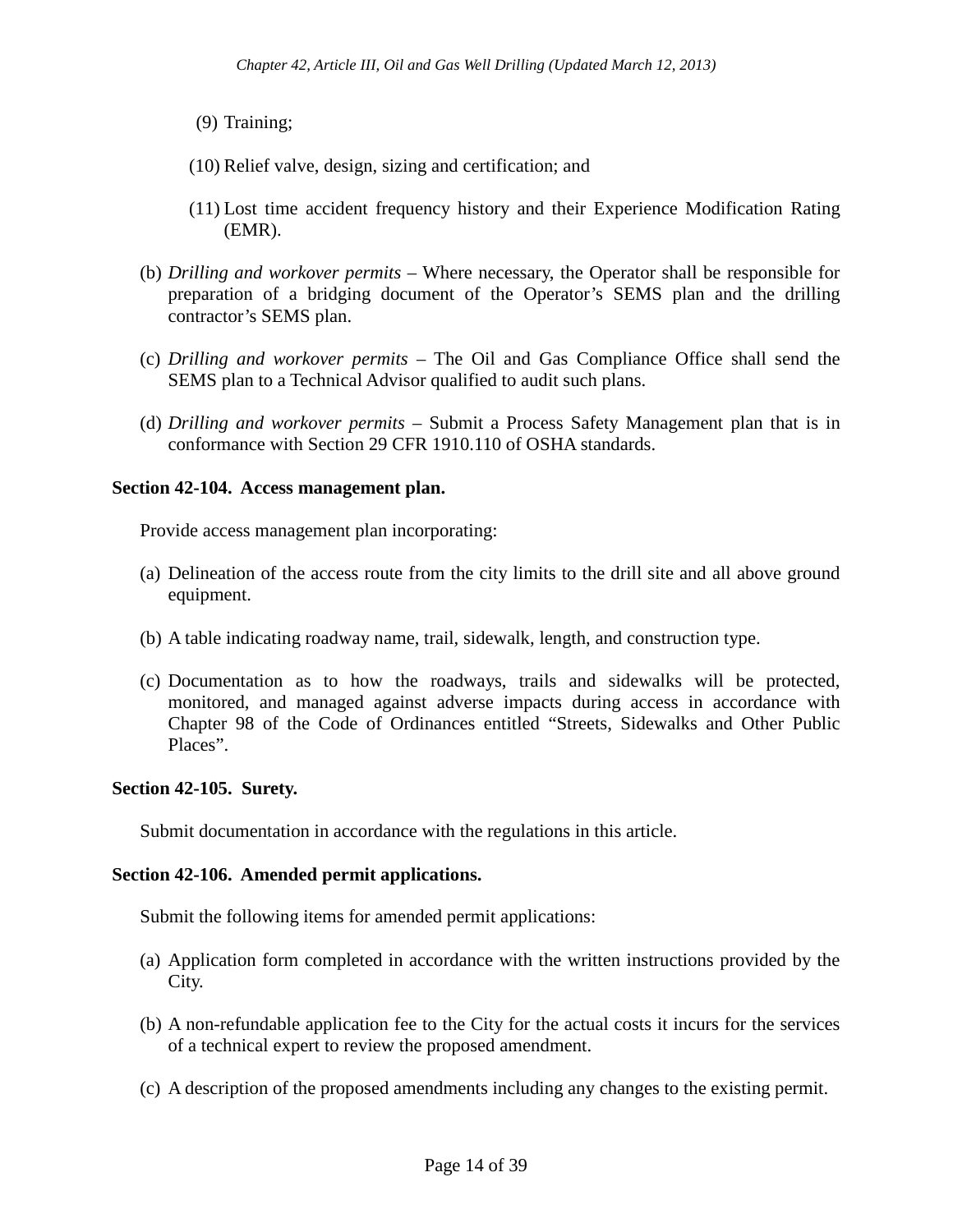- (d) Such additional information as is reasonably required by the City to demonstrate compliance with the applicable permit and to prevent imminent destruction of property or injury to persons.
- (e) A non-refundable fee to the City for the actual cost it incurs for the services to implement the proposed amendment.

### **Sections 42-107. Expiration of application.**

Application shall expire forty-five (45) days from submittal to the City if the operator, production representative or applicant does not show progress towards meeting any required regulations in order to obtain the permit.

### **Sections 42-108 – 42-110. Reserved.**

## DIVISION 4. FEES

The following regulations apply to all drilling and workover and permits unless a particular permit is denoted. The fees shall be set by resolution of the City Council and amended from time to time.

### **Section 42.111. Permit fee.**

A permit fee as established by the City's fee resolution shall be rendered prior to issuance and each renewal of the permit. The permit fee shall be for the enforcement, monitoring and inspections associated with the operations described in this article to ensure compliance. The amount shall be calculated by applying a daily cost for service times the estimated time to complete; and, if the time of completion exceeds the initial estimated duration, additional amounts will be billed monthly.

### **Section 42.112. Access maintenance and road damage fees.**

- (a) *Access maintenance –* An access maintenance fee as determined by the Director of Public Works to cover the anticipated annual costs for access maintenance and cleaning of city rights-of-way. The access maintenance fee shall be rendered prior to the commencement of any site activity under the Permit. The fee shall be paid on or before the issuance and renewal of the permit.
- (b) *Road damage –* A road damage fee as determined by the Director of Public Works for city rights-of-way shall be calculated based on the access lane miles for the appropriate road type, the assessment per lane mile, and the number of lane miles included in each permit. Replacement costs for asphalt and/or concrete road segments shall be determined from current cost per square yard of road surface material, including installation and labor.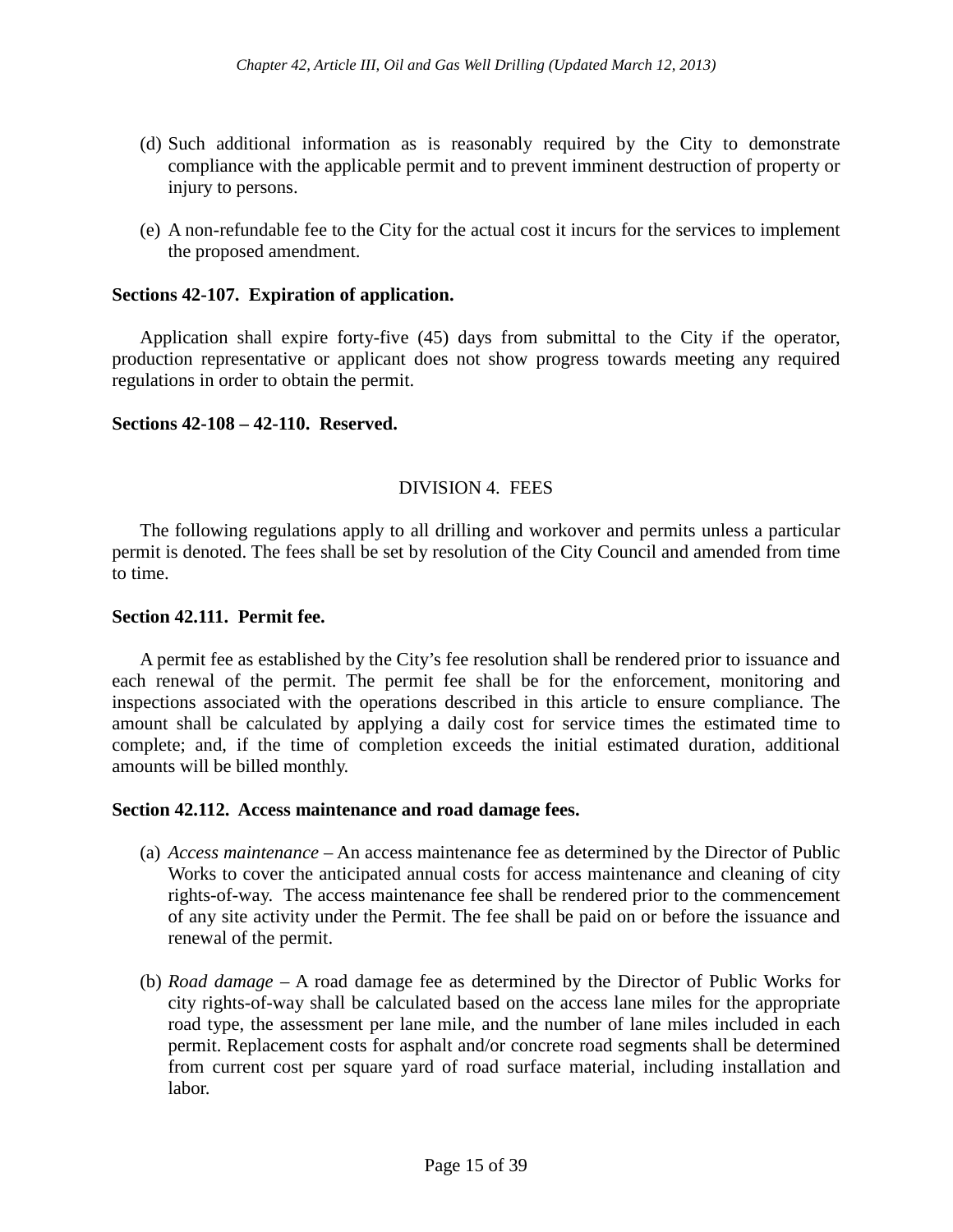# **Section 42.113 – 42.120 Reserved.**

## DIVISION 5: SPECIAL PROVISIONS

The following regulations apply to all drilling and workover permits unless a particular permit is denoted.

### **Section 42-121. Final inspections.**

- (a) Any operations associated with drilling or workover shall not commence until the City has performed the appropriate inspections and issued final approval for operations. Any significant nonconformance shall be addressed and re-inspected before operations may commence.
- (b) The Operator or Production Representative shall notify the Oil and Gas Compliance Officer of all inspection requests in accordance with established policy.
- (c) *Drilling and workover permits –* Prior to final inspections, submit a final detailed drilling program including, but not limited to, the following:
	- (1) Final general arrangement drawings of the site showing, but not limited to, specific wellhead locations; major components, improvements and equipment; rigs; compressors; separators; storage sheds; fire hydrants; water and power supply; impacted vegetation, creeks and other topographic features; easements; and adjoining roadways, property, parks, buildings, and structures. Mud pits, open return mud flow lines, mud processing area.
	- (2) Nature and volume of waste materials generated during rigging-up operations and drilling.
	- (3) Location of the drilling target including total vertical depth and measured depth.
	- (4) Design package for low pressure or poor boy degasser.
	- (5) Hazardous area drawing with electrical certification for all equipment located in the depicted hazardous area.
	- (6) Evaluation of shallow gas hazard.
	- (7) Evaluation of potential  $H_2S$  hazard.
	- (8) Submit a hazardous materials inventory statement including MSDS sheets on all products being used and at which operation phases they are being utilized, including all chemicals used during any fracking process.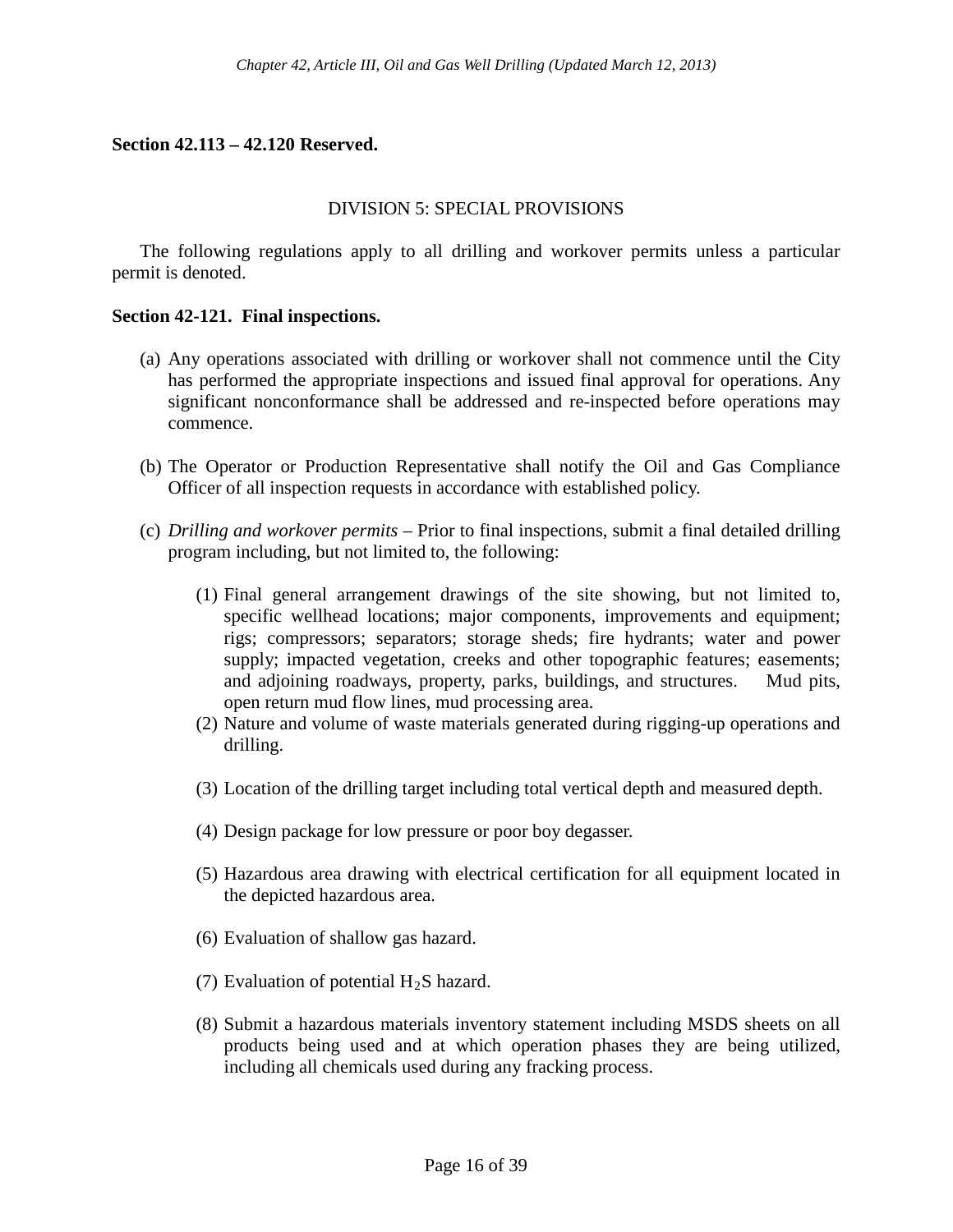# **Section 42-122. Required compliance inspections.**

(a) *Routine compliance inspections for drilling and workover operations –* The City shall at minimum perform weekly inspections to ensure compliance with all permits and City ordinances. Copies of all approved environmental management plans shall be kept on-site and ready for inspection.

## **Section 42-123. Periodic reports.**

- (a) The Operator or Production Representative shall immediately notify the Oil and Gas Compliance Officer of any changes to the conditions upon which the permit was issued including, but not limited to, contact information, site layout, spill prevention, control and countermeasure plans, safety management plans and environment management plans within one business day.
- (b) The International Association of Drilling Contractors' report shall be submitted daily to the designated Oil and Gas Compliance Officer in a format required by the City.
- (c) *Drilling and workover permits* The Operator shall submit a weekly operational status report upon granting of the permit. The report shall address periodic noise level monitoring, air quality, water samplings, the status (pending, drilling, completing, producing, plugged or abandoned) of the well and/or operations, and current certifications for all pressure control and hoisting equipment. The report shall include the Well Name, API Number, Lease Name, City Case Number, Commission Permit Number, Commission Lease and ID Number.

## **Section 42-124. Incident reports.**

- (a) The Operator or Production Representative shall provide the Oil and Gas Compliance Officer a copy of any incident reports or written complaints received from and operator's response submitted to the Railroad Commission, Texas Commission on Environmental Quality, Texas General Land Office, Environmental Protection Agency, Occupational Safety and Health Administration, or other applicable governmental agency within 30 days after the Operator or Production Representative has notice of the existence of such reports or complaints.
- (b) The Operator or Production Representative shall immediately report the following incidents to the Oil and Gas Compliance Officer as required by Chapter 43 of the Code of Ordinances, the Environmental Protection Agency, the Texas Commission on Environmental Quality and the Texas General Land Office:
	- (1) Any incident resulting in product loss for a hydrocarbon storage facility, blowout, fire, explosion;
	- (2) Any incident resulting in an injury recordable by the Occupational Safety and Health Administration, death or property damage;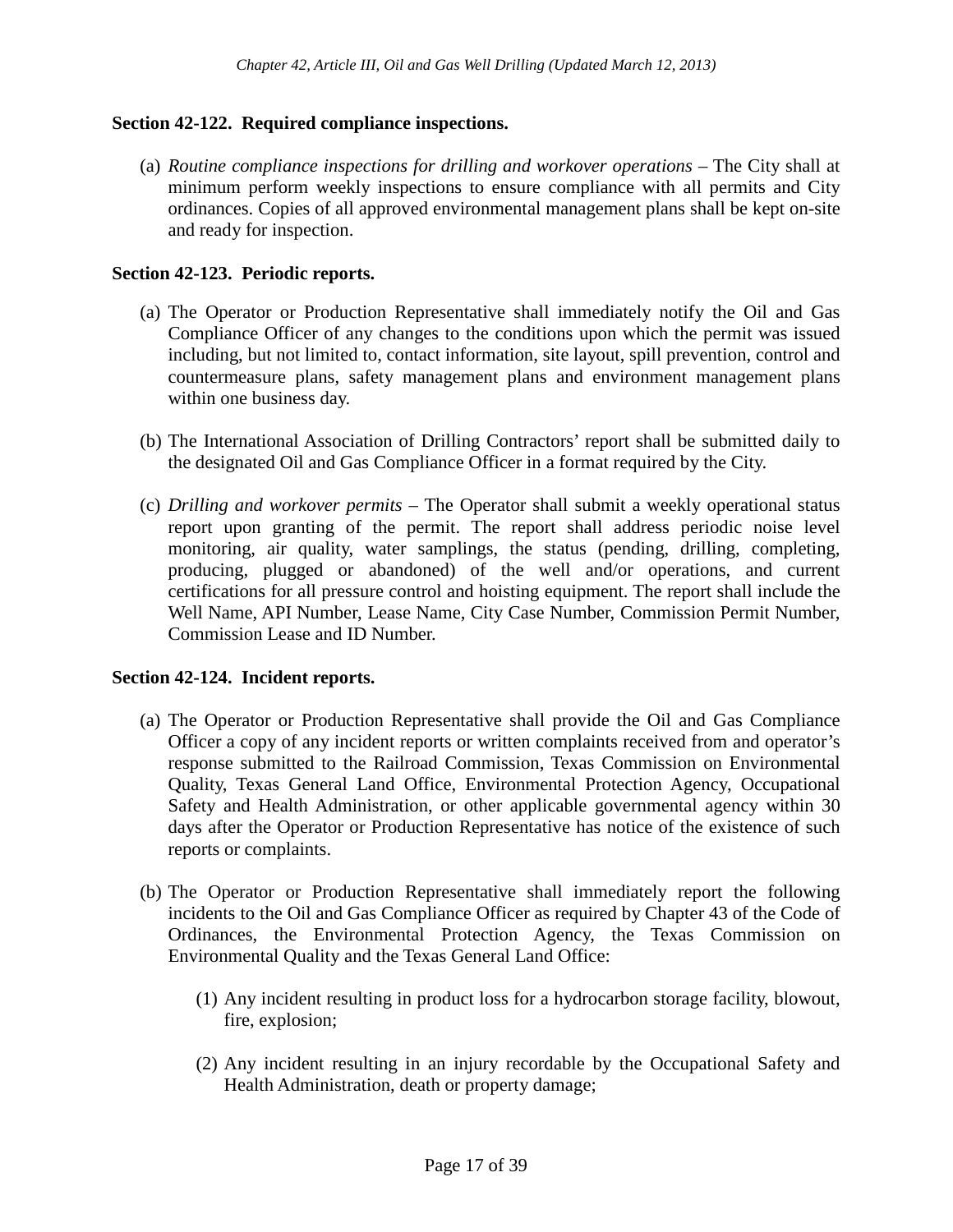- (3) The release of oil, naphtha, petroleum, asphalt, tar, hydrocarbon substances, any refuse including wastewater or brine from any oil or gas operation, unauthorized gases or the contents of any container used in connection with any oil or gas operation; or
- (4) Any other significant incidents as defined by the Railroad Commission, Environmental Protection Agency and the Texas Commission on Environmental Quality.
- (c) A preliminary written report with a summary of the incident shall also be submitted to the City staff person noted in the Spill Prevention, Control and Countermeasure Plan by the close of the first business day of the City following the incident.
- (d) A signed final report shall be submitted to the City staff person noted in the Spill Prevention, Control and Countermeasure Plan within thirty (30) days following the incident containing:
	- (1) Description of the incident, including the date, time, location and cause.
	- (2) Duration of the incident, including when it began, when it terminated to the degree that it no longer constituted a hazard to the health, safety, and well being of persons or property, regardless of the distance or separation of the place of the incident.
	- (3) Description of how the incident was brought under control or remedied.
	- (4) Description of the type of investigation or inquiry that was made concerning the incident, the findings thereof, and the action taken as a result of the findings to prevent a recurrence of the incident.

## **Section 42-125. Revocation or suspension of permit.**

- (a) If at any time any applicable permit issued by a state and federal entity expires or is revoked, then the permit issued by the City shall be suspended until the state or federally issued permit is reinstated.
- (b) Operators and Production Representatives shall comply at all times with all applicable federal, state and City laws, regulations and rules. If an Operator or Production Representative (or its officers, employees, agents, contractors, or representatives) fails to comply with any requirement of a permit, the Operator or Production Representative is subject to immediate citation, injunction, abatement or any other remedy permitted by law and this article. When possible under the circumstance, the City shall give written notice to the Operator or Production Representative specifying the nature of the failure and giving the Operator or Production Representative a reasonable time to cure, taking into consideration the nature and extent of the failure, the extent of the efforts required to cure, and the potential impact on the health, safety, and welfare of the community.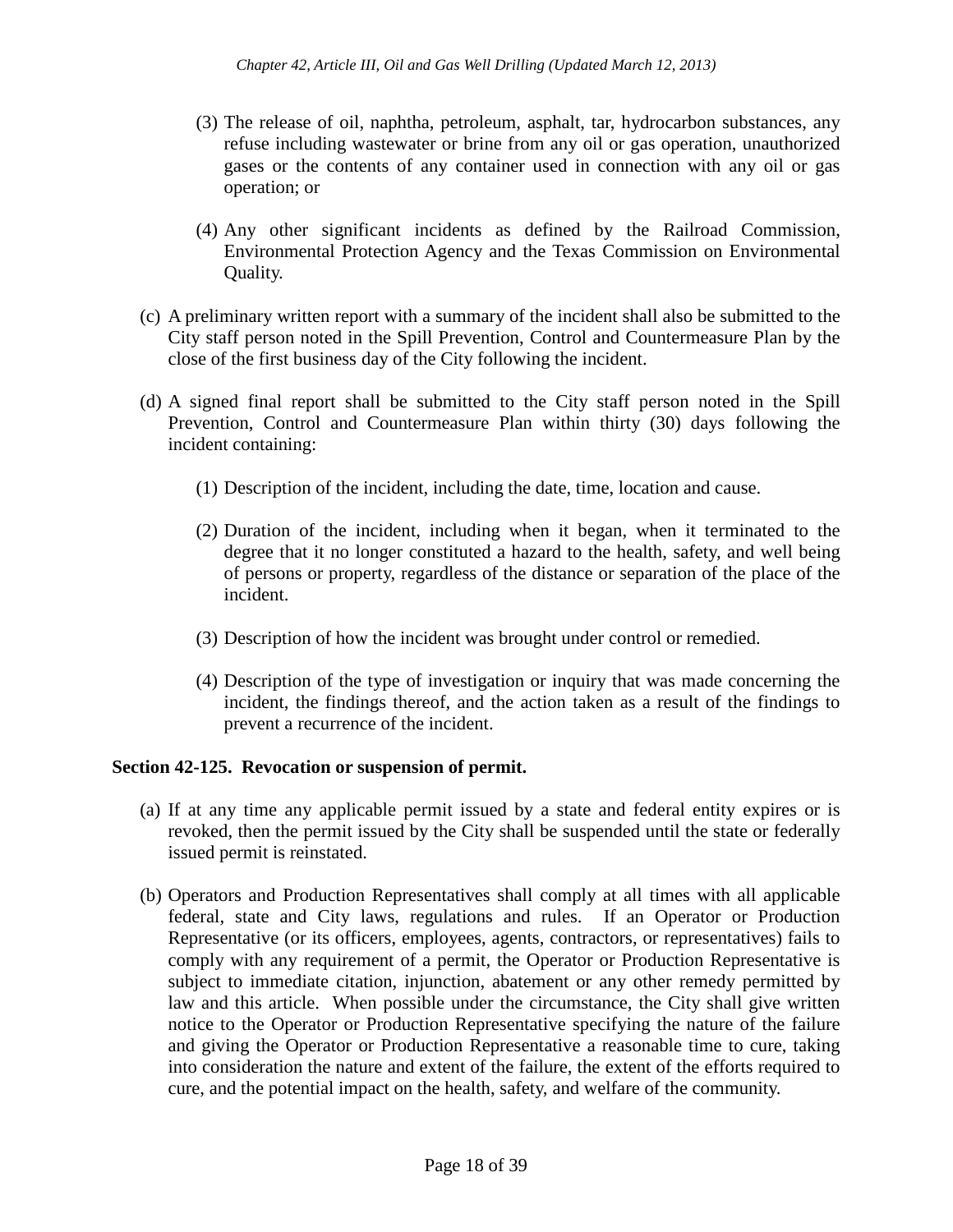- (c) If the Operator or Production Representative fails to comply within ten (10) days after notice, or fails to comply immediately if there is an imminent health and safety issue, the City may suspend the permit and pursue revocation of the permit by the Zoning Board of Adjustments.
- (d) The Operator or Production Representative may file an appeal in writing directed to the Zoning Board of Adjustments within thirty (30) days of the date of the decision of the City in writing to suspend the permit.
- (e) No person shall carry on any operations performed under the terms of any permit issued under this Article during any period of suspension or revocation or pending a review of the decision or order of the City. Nothing contained herein shall be construed to prevent the necessary, diligent and bona fide efforts to cure and remedy the default or violation for which the suspension or revocation of the permit was ordered for the safety of persons or as required by the Railroad Commission.

# **Sections 42-126 – 42-130. Reserved.**

# DIVISION 6. REGULATIONS

The following regulations apply to all drilling and workover permits unless a particular permit is denoted.

## **Section 42-131. Compliance with applicable regulations.**

All operations related to drilling and workover permits within the city shall comply with all applicable provisions of the regulations in this article, the International Association of Drilling Contractors standards, the American Petroleum Institute, the Occupational Safety and Health Administration, and federal and state codes.

The Oil and Gas Compliance Officer or designee, upon the complaint of any person, to enforce any provision of this Chapter or valid permit, or whenever there is cause to believe there has been a violation shall for the purposes of examination, inspection or performance of any duty imposed by this Chapter:

- (a) Enter all facilities or premises related to oil and gas extraction and/or transport within the city, and;
- (b) Order violations to be remedied or removed in accordance with Sections 42-245.

# **Section 42-132. Water supply source.**

The source of water supply for all drilling and workover operations shall be through the municipal water system. The connection size shall be based upon the availability of the water supply. The alternative water supply as approved with the permit shall be utilized in the following conditions: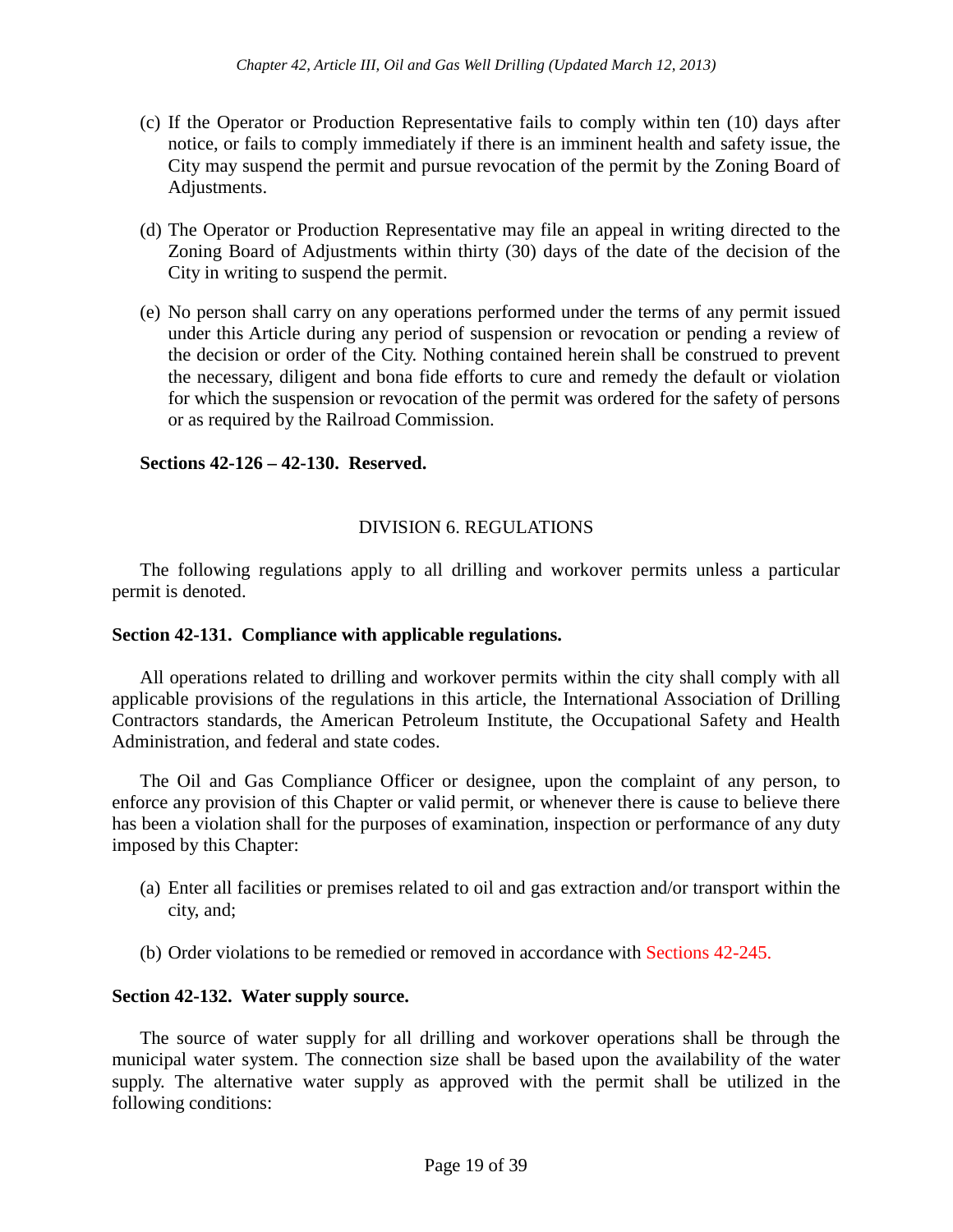- (a) Water demand for the city is 90 percent of the available contracted surface water sources per day for a seven-day average; or
- (b) City wells are producing at 40 percent of their capacity to augment an inadequate supply of contracted surface water over a seven-day average.

## **Section 42-133. Location of electric lines.**

All electric lines to site development and/or drilling facilities shall be located in a manner compatible to those already installed in the surrounding area or subdivision. Production power lines shall be placed underground.

## **Section 42-134. Distancing and setbacks.**

The distancing and setback requirements noted in this subsection shall apply to all new permits for drilling and workovers shall be consistent with the approved Special Use Permit. These requirements shall not apply to any renewal permits for existing operations that have state and federal permits in good standing.

- (a) The proposed drill site shall not be within fifty (50) feet of any alley, street, road, highway, right-of-way or future right-of-way as shown on the Thoroughfare Plan of the City or equivalent thereof. (The Department of Public Works may permit temporary access in with consideration of the nature of the request and the number of hours and/or days that any street or alley may be blocked, encumbered or closed.)
- (b) The proposed well bore shall not be within six hundred (600) feet of any fresh water well. The measurement shall be in a direct line from the closest well bore to the fresh water well bore. The setback may be reduced to no less than two hundred (200) feet from the fresh water well if all surface property owners within a radius of two hundred (200) to six hundred (600) feet from the fresh water well signed a notarized affidavit consenting to the encroachment when the Special Use Permit was granted. The reduction of the distance requirement for fresh water wells is subject to the regulations of the Texas Commission on Environmental Quality, Railroad Commission and any other state or federal requirements.
- (c) The proposed well bore shall not be within three hundred (300) feet of any off-site building or structure for the support, shelter, enclosure or partial enclosure of movable property of any kind unless the Operator or designated representative secured notarized affidavits consenting to the encroachment from the affected surface property owners within three hundred (300) feet of the well bore. The reduction of the distance requirement is subject to the regulations of the Railroad Commission and any other state or federal requirements.
- (d) The proposed well bore shall not be within six hundred (600) feet of any off-site pool, building or structure for the support, shelter, enclosure or partial enclosure of persons or animals unless the Operator or designated representative secured notarized affidavits consenting to the encroachment from the surface property owners within the affected radius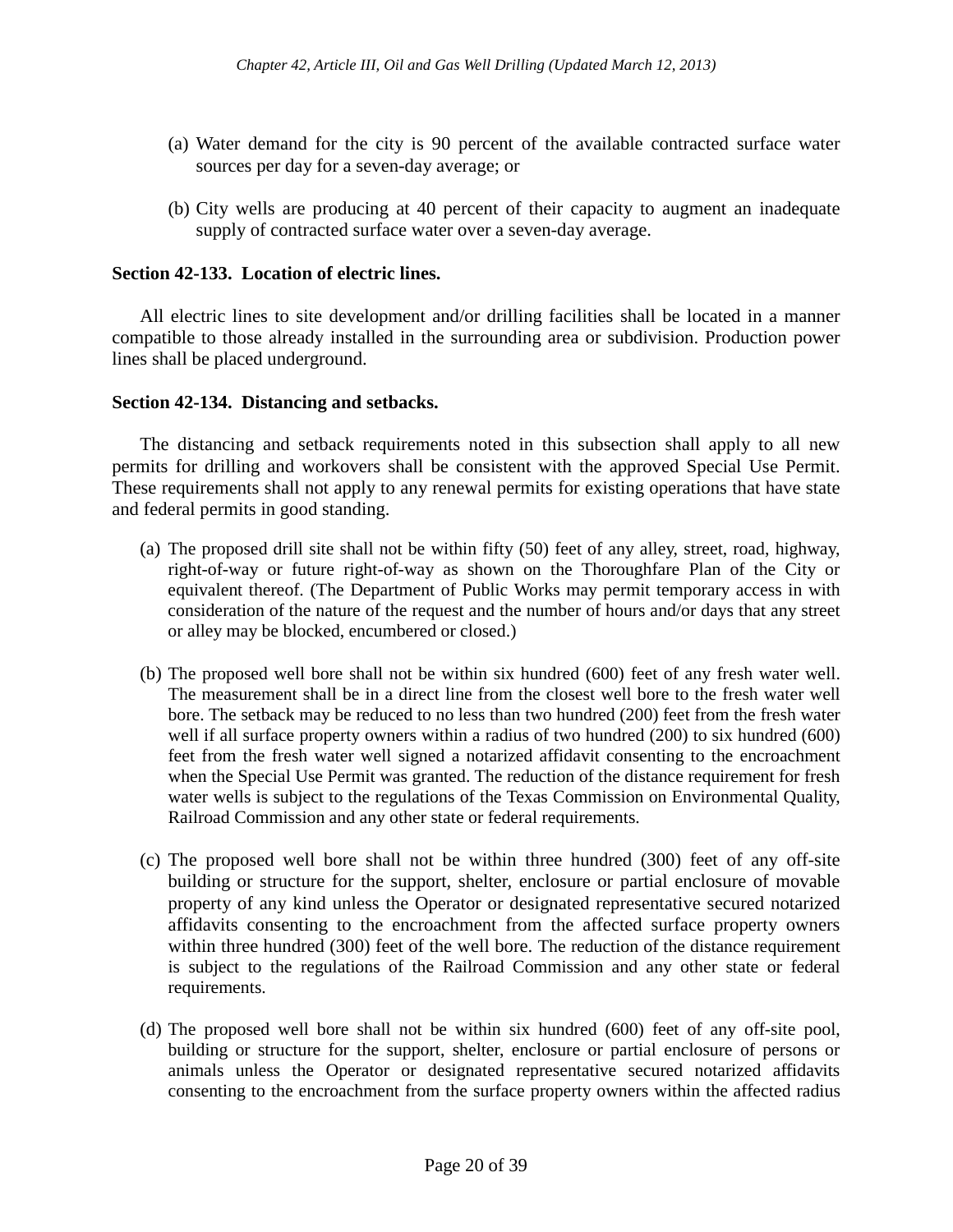when the Special Use Permit was granted. The measurement shall be in a direct line from the closest well bore to the nearest portion of the building or structure. The reduction of the distance requirement is subject to the regulations of the Railroad Commission and any other state or federal requirements.

- (e) The proposed well bore shall not be within six hundred (600) feet of a public or private park or within six hundred (600) feet of a dwelling unit, religious assembly building, hospital building, public or private school boundary, or day care boundary for which a building permit has been issued on or before the date the Special Use Permit application was accepted by the City. The distance shall be calculated from the proposed well bore, in a straight line, without regard to intervening structures or objects, to the primary structure of the protected use or boundaries of a park, school or day care, whichever is applicable. The Planning and Zoning Commission may recommend and the City Council may approve a reduction in the setback distance. The applicant must show that the reduction is necessary in order to gain access to minerals owned by or leased to the applicant. Upon showing evidence that there are no other viable alternatives that would impact the adjacent property owners to a lesser degree while still providing access to the minerals, a reduction in the setback distance may be approved. If a reduction is approved, then additional requirements may be imposed for nuisance and aesthetic control.
- (f) Salt water disposal lines, flowlines, and intralease piping shall be prohibited within one hundred (100) feet of any natural stream high bank, drainage canal easement, designated wetland preservation area or mean high tide.

# **Section 42.135. Landscaping.**

*Workover permits* – Landscaping and buffer yards shall be installed in accordance with City ordinance, the approved landscape plan and Special Use Permit prior to issuance of the permit. At minimum, a 50-foot buffer yard around the perimeter of the operation site containing the following plantings or an alternative approved by the City Arborist that provides equivalent screening and aesthetic quality shall be required:

- (a) Southern Wax Myrtle Shrub in minimum 5-gallon containers spaced 30 inches apart.
- (b) Chinese Elm trees with a minimum 3-inch caliper diameter and a minimum height of 12 feet, spaced 20 feet apart.
- (c) Little Gem Magnolia trees with a minimum 3-inch caliper diameter and a minimum height of 12 feet, spaced 15 feet apart.

## **Section 42-136. Screening and fences**

Screening and fences shall be installed on the site in accordance with approved plans and the Special Use Permit prior to issuance of the permit.

(a) The perimeter of the location shall be secured with a commercial quality fence with a minimum height of six (6) feet, regardless of on-site supervision.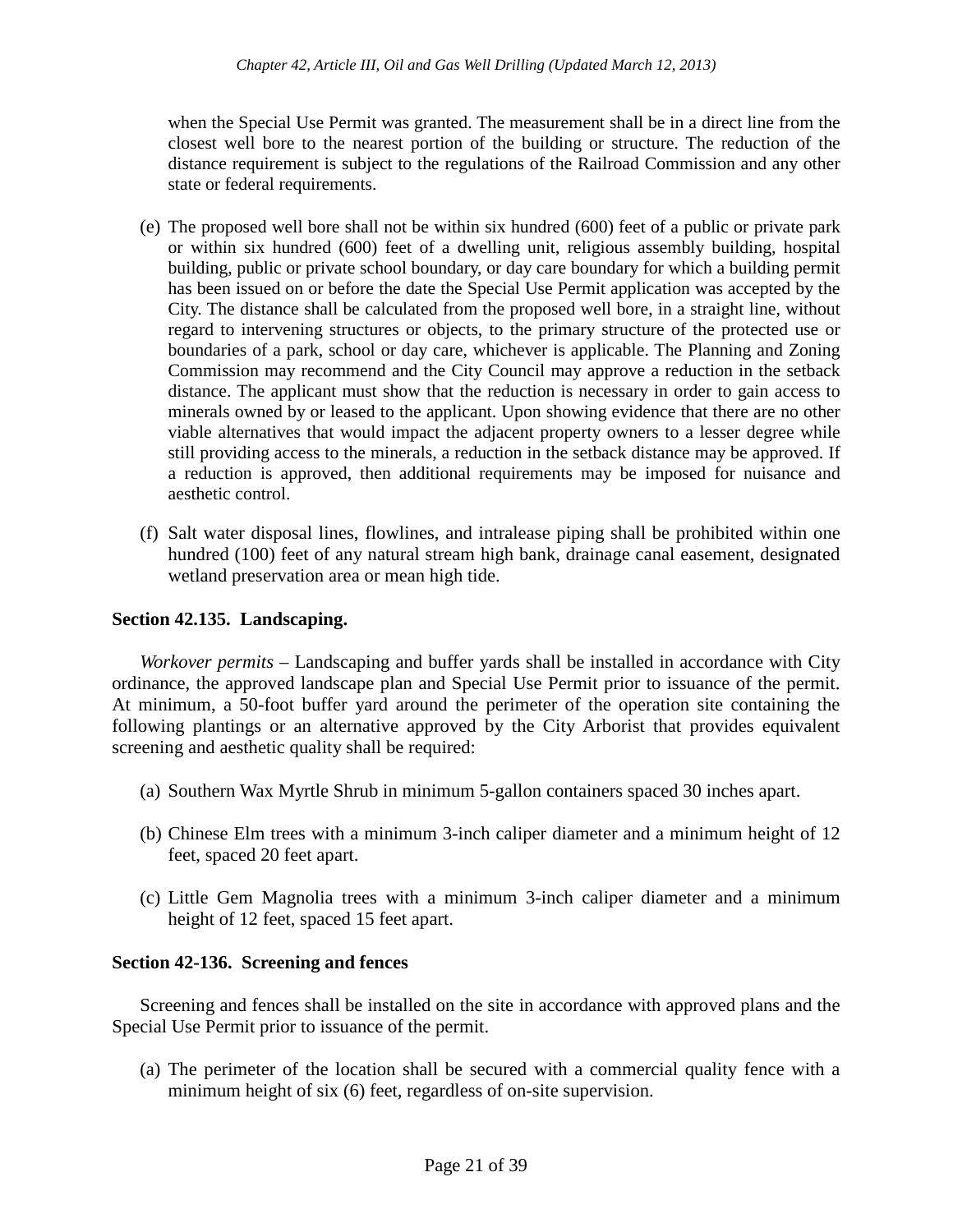- (b) Any secured entrance gate shall contain a Knox-Box keybox or pad lock or equivalent.
- (c) All fences shall be equipped with at least one (1) gate. The gate shall meet the following specifications:
	- (1) All gates shall be equipped with a 911 override control switch. Gate specifications must be submitted to the Fire Marshal's Office and approved prior to installation.
	- (2) Each gate shall be not less than twelve (12) feet wide and be composed of two (2) gates, each of which is not less than six (6) feet wide, or one (1) sliding gate not less than twelve (12) feet wide. If two (2) gates are used, gates shall latch and lock in the center of the span.
	- (3) The gates shall be provided with a combination catch and locking attachment device for a padlock, and shall be kept locked except when being used for access to the site.
	- (4) Operator or Production Representative must provide the Fire Department with a Knox Padlock or Knox Box entry system or equivalent on the gate to access the drill site in case of an emergency.

### **Section 42.137. Lighting.**

Lighting shall be provided on the site in accordance with the Special Use Permit and City ordinance.

### **Section 42.138. Noise.**

- (a) The usage of a muffler cutout, bypass or straight exhaust on any motor machinery is prohibited.
- (b) *Permitted sound levels*
	- (1) *Drilling, workover, backflow, and fracking operations –* When measured at the required setbacks, the decibel levels shall not exceed the greater of seventy (70) decibels during daytime and nighttime hours. If utilizing a noise study to establish an ambient noise level, then the decibel level shall not be five (5) decibels above the established ambient noise level during the daytime hours and three (3) decibels above the established ambient noise level during the nighttime hours.
	- (2) The exterior noise level generated by the drilling, re-drilling or other related operations located within six hundred (600) feet of a protected use or within 600 feet of any off-site pool, building or structure for the support, shelter, enclosure, or partial enclosure of movable property of any kind shall be continuously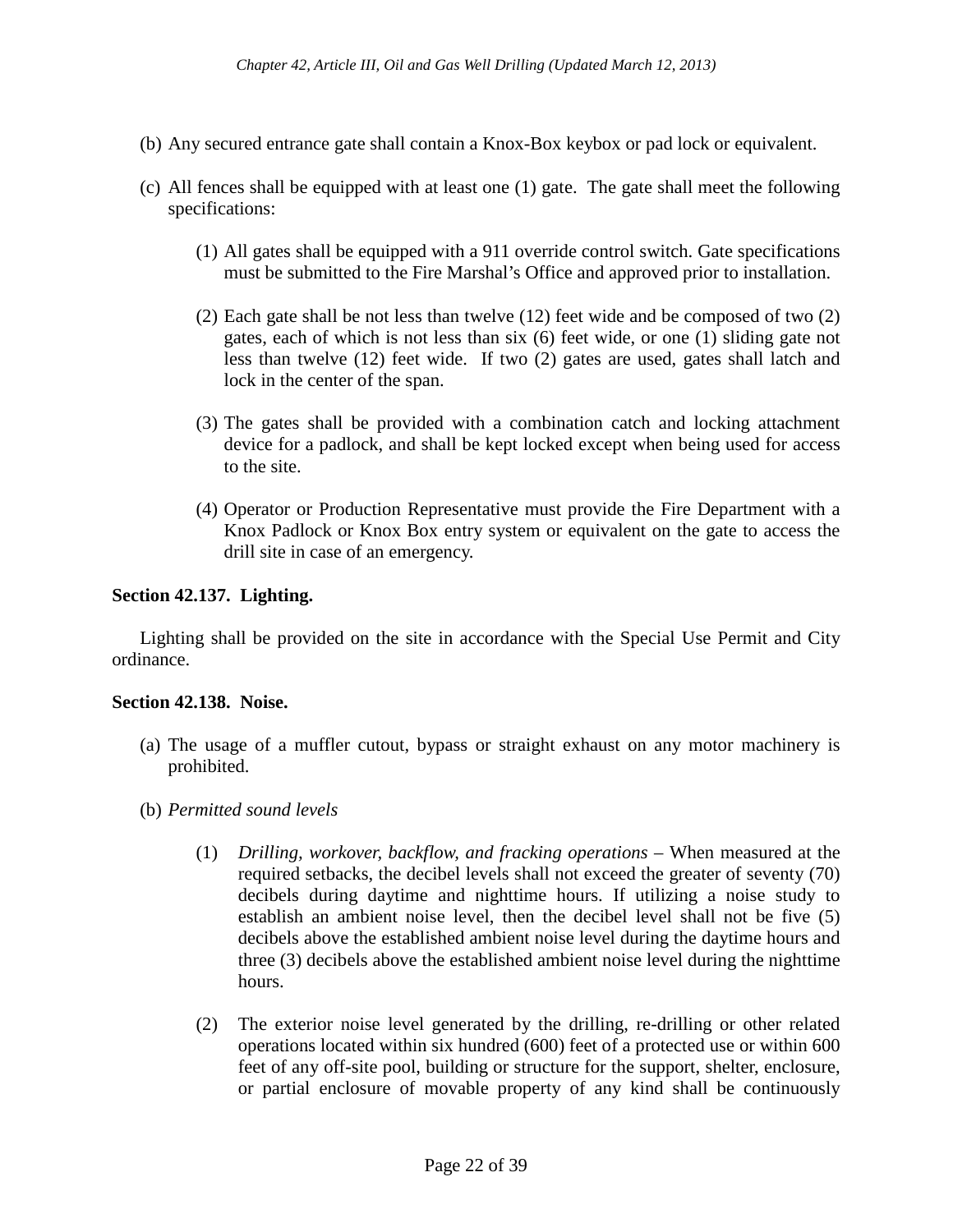monitored to ensure compliance. The cost of such monitoring shall be borne by the Operator or Production Representative.

- (c) Acoustical blankets, sound walls, mufflers or other alternative methods may be used to ensure compliance. All soundproofing shall comply with accepted industry standards and subject to approval by the City.
- (d) The sound level meter used in conducting noise evaluations shall meet the American National Standards Institute's standard for sound meters.

## **Section 42.139. Illicit discharges.**

- (a) No person shall place, deposit, discharge, or cause or permit to be placed, deposited or discharged, any oil, naphtha, petroleum, asphalt, tar, hydrocarbon substances or any refuse including wastewater or brine from any oil or gas operation or the contents of any container used in connection with any oil or gas operation in, into, or upon any public rights-of-way, alleys, streets, lots, storm drain, ditch or sewer, sanitary drain or any body of water or any private or public property in the City.
- (b) No person shall allow, cause or permit gases to be vented into the atmosphere or to be burned by open flame.
- (c) Clean-up operations of hazardous substances shall be in compliance with Chapter 54 of the Code of Ordinances.
- (d) After any spill, leak or malfunction, the Operator or Production Representative shall perform environmental remediation to the satisfaction of the Fire Marshal, Emergency Management Department, and the Technical Advisor all waste materials from any public or private property affected by such spill, leak or malfunction. Remediation must begin immediately. If the Operator fails to begin site remediation within twenty-four (24) hours, the City may contract for or otherwise employ any remediation experts by contract or otherwise at the sole expense of the Operator. The Operator shall submit an incident report to the City detailing disposal methods, documentation on contamination of soil and corrective actions to prevent reoccurrence.
- (e) Operator expressly consents by applying for a permit to allow a draw down of any bond or letter of credit to cover any clean up expenses. In the event that the bond or letter of credit is exhausted, Operator agrees to immediately replenish the amount. City shall have the right to contact the Railroad Commission in order to facilitate the removal of all waste materials from the property affected by such spill, leak or malfunction.

## **Section 42.140. Water well sampling.**

Water samples may be required at the discretion of the City and at the expense of the Operator utilizing proper protocol from an approved laboratory by the Environmental Protection Agency and the Texas Commission on Environmental Quality. The samples shall include the area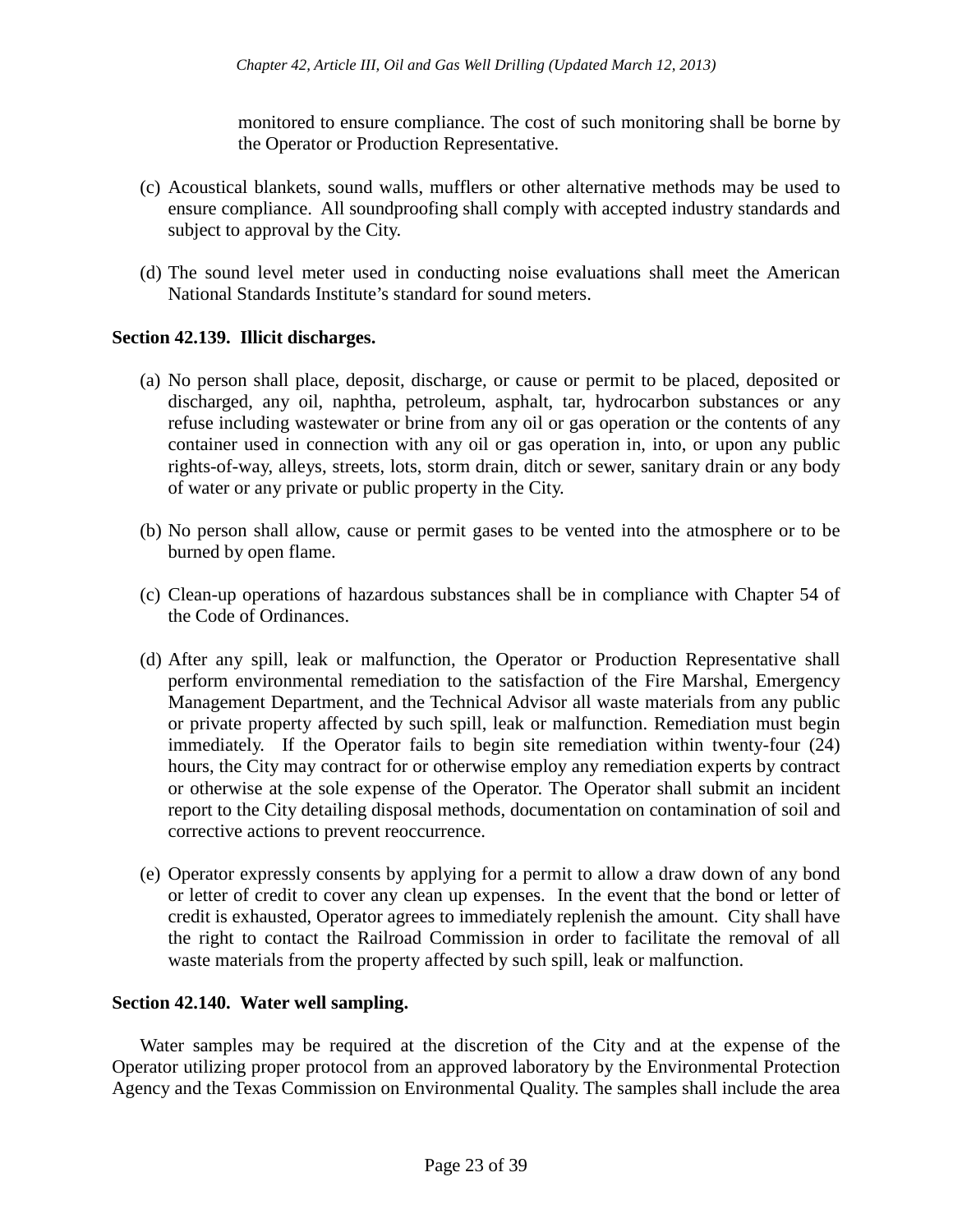of concern on the site as well as the area down grade from the site. Monitoring shall consist of elements, chemicals and bacteria including calcium, magnesium, sodium, potassium, sulfate, pH, specific conductance, alkalinity (CaCO3), total coliform/e-coli, total suspended solids, total dissolved solids, iron manganese, acidity, methane/ethane, oil and grease (HEM), barium, total petroleum hydrocarbons (TX 1005), BTEX, chlorides, strontium, and turbidity.

## **Section 42.141. Soil sampling.**

Soil sampling may be required at the discretion of the City. Soil contamination assessments shall be conducted at the expense of the Operator and shall utilize an approved laboratory testing for any increase about the Texas-specific median background concentrations for metals or specific contaminants that might have been present on the site. A minimum of five (5) samples shall be taken and shall include pit or area of concern as well as the area down grade from the site.

## **Section 42.142. Fire prevention.**

- (a) *Explosives.* Use of explosive charges within the City limits shall require approval by the Fire Marshal as required in Chapter 46, Fire Protection and Prevention of the Code of Ordinances.
- (b) *Fire notice.* In the event of a fire or discovery of a fire, smoke, or unauthorized release of flammable or hazardous materials on any property, the Operator shall immediately report such condition to the contact specified in the Spill Prevention, Control and Countermeasure Plan. A written report with a summary of the incident shall also be submitted by the close of the first business day of the City following the incident.
- (c) *Fire prevention; sources of ignition.* Firefighting apparatus and supplies as approved by the Fire Department and required by any applicable federal, state, or local law shall be provided by the Operator, at the Operator's cost, and shall be maintained on the site at all times during operations. The Operator shall be responsible for the maintenance and upkeep of such equipment. All equipment, other than wellheads, shall be equipped with an automated valve that closes or shuts down the equipment in the event of an abnormal change in operating pressure. All well heads shall contain an automated emergency shut off valve to the well production sale line.
- (d) *Equipment and vehicles.* No vehicle or item of machinery shall be parked or stored on any street, right-of-way or in any driveway, alley or upon any site which constitutes a fire hazard or an obstruction to or interference with fighting or controlling fires except that equipment which is necessary on the site. The Fire Marshal shall be the entity that determines whether equipment on the site shall constitute a fire hazard.
- (e) *Electric motors.* Only electric prime movers or motors shall be permitted for the purpose of pumping wells. No electric power shall be generated on location outside of the duration of drilling operations. All electrical installations and equipment shall conform to the City ordinances and the appropriate national codes.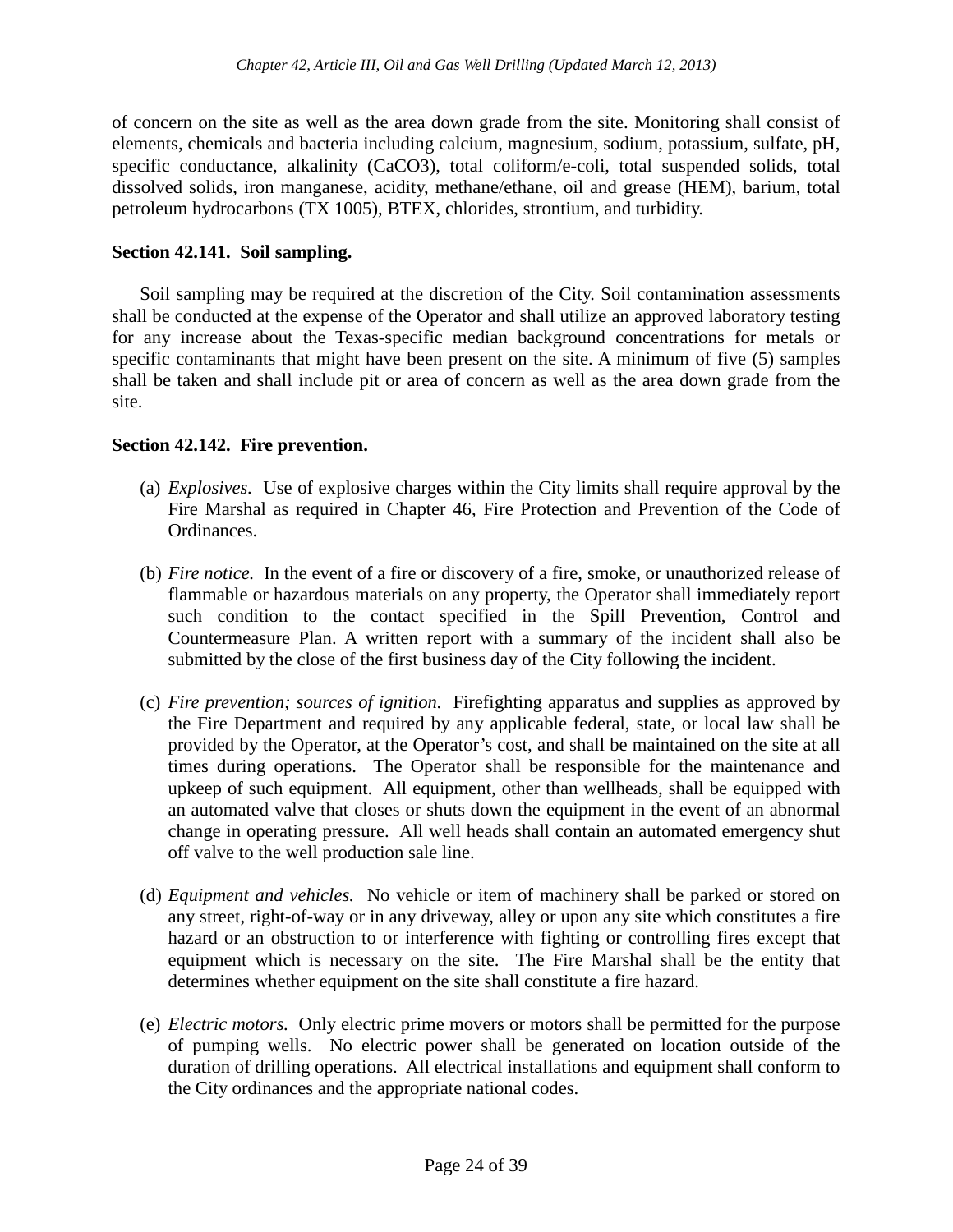# **Section 42-143. Well control equipment and procedures.**

- (a) The pressure control equipment and all components in the pressure control system shall all be sourced from a recognized American Petroleum Institute licensed OEM and of origin from the United States or Western Europe.
- (b) All pressure control equipment and all components of the pressure control system shall be certified at a minimum of once per year. No equipment shall be used on site with a certificate expiration date that will expire during its expected time of use on the well.
- (c) A copy of the data books for each pressure control component shall be maintained and available on the drilling location for review.
- (d) Prior to setting equipment and in areas where liquids or dry materials are likely to be spilled, install rollout impermeable barriers. The tarps shall be rolled up and cleaned at a suitable facility when equipment is rigged down.
- (e) The Operator shall conduct function testing and pressure testing of all components of the pressure control system. Alternately, function and pressure testing shall be conducted every five (5) days.
- (f) All components of the pressure control system must be function tested and pressure tested to full rated working pressure before the rig is accepted to commence operations.
- (g) All drilling wells must be equipped with blowout preventers, flowlines, and valves commensurate with the working pressure involved as required by the Railroad Commission.
- (h) In all cases, blowout prevention equipment including shear rams and pipe rams shall be used on all wells being drilled, worked-over or in which tubing is being changed. Protection shall be provided to prevent blowout during operations as required by and in conformance with the requirements of the Railroad Commission and be in compliance with all American Petroleum Institute Specifications and Recommended Practices, whichever is more restrictive for the particular issue under consideration.
- (i) A blowout preventer stack must be configured with a minimum of four (4) ram type and one (1) annular type preventers.
- (j) A set of blind shear rams with suitable operators shall be installed in the blowout preventer stack capable of shearing all grades of tubulars on location.
- (k) A set of casing shear rams with suitable operators capable of shearing all grades of casing in the well design must be installed in the stack.
- (l) Blowout prevention equipment shall be actuated periodically to ensure operational readiness utilizing these frequencies: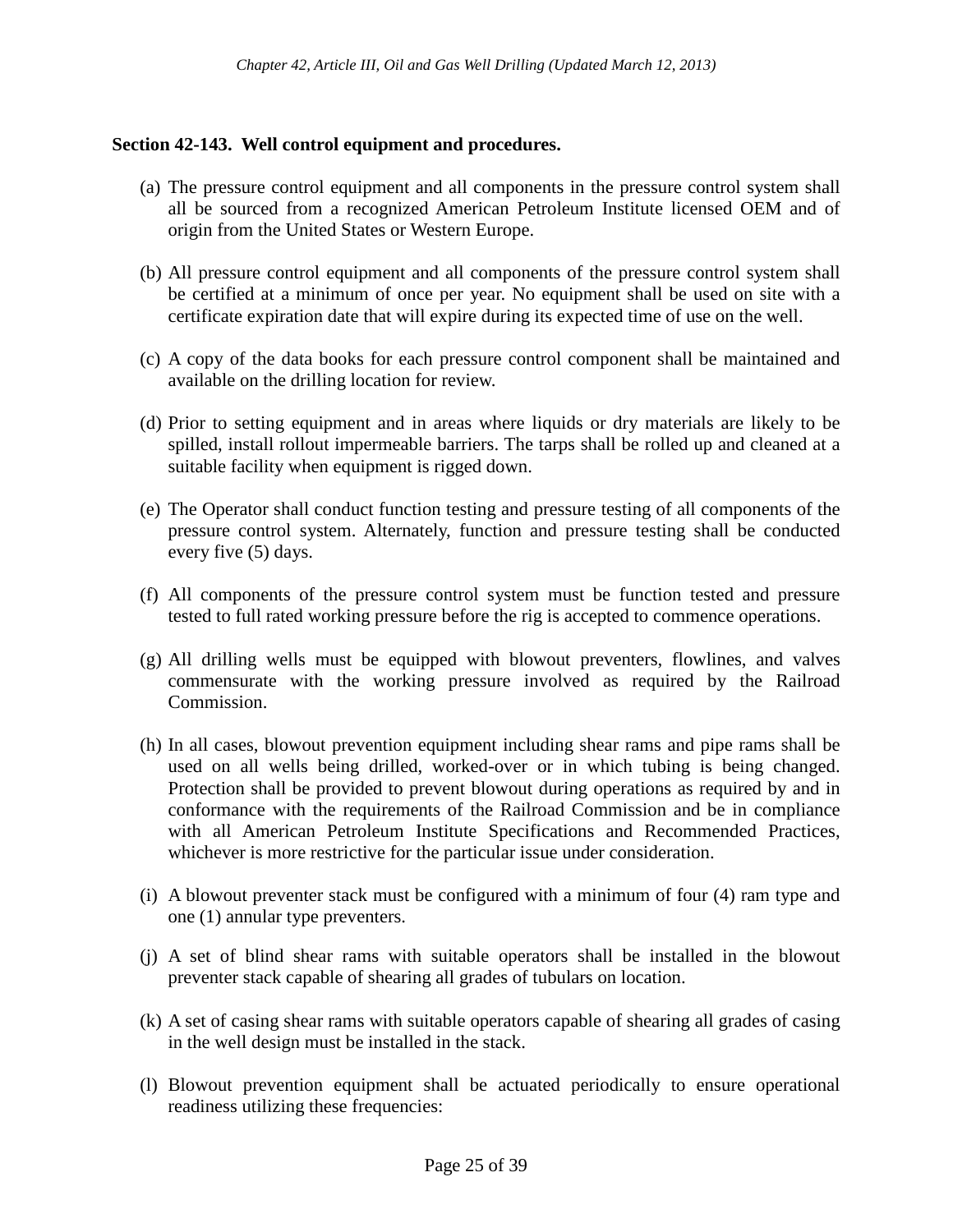- (1) Every 12-hour shift, perform the following:
	- (i) Check the accumulator pressure;
	- (ii) Check the pressure of the emergency back-up system;
	- (iii) Check the hydraulic fluid level in the blowout preventer closing unit;
	- (iv) Check air pressure to support system; and
	- (v) Record all of the above in the IADC log book and well ledger.
- (2) Every 12-hour shift, perform an IADC pit drill, to include, but not limited to, the following:
	- (i) Operate all Kelly cocks;
	- (ii) Check drill pipe safety valve;
	- (iii) Function test any HCR (hydraulically control remote) valve(s); and
	- (iv) Record all of the above in the IADC log book and well ledger.

(m)A drill pipe float valve must always be in place when running in the hole.

- (n) In the event of the loss of control of any well, the Operator shall immediately take all reasonable steps to regain control regardless of any other provision of this Ordinance and shall notify the Oil and Gas Compliance Officer as soon as practicable. A written report with a summary of the incident shall also be submitted in accordance with the regulations for incident reports noted in this Chapter.
- (o) If danger to persons and property exist because of loss of well control and the Operator is not taking or is unable to take all reasonable and necessary steps to regain control of such well, then the City may employ any well control expert or experts or other contractors or suppliers of special services, or may incur any other expenses for labor and material which the City deems necessary to regain control of such well. The City shall then have a valid lien against the interest in the well of all working interest owners to secure payment of any expenditure made by the City pursuant to such action of the City in gaining control of said well.

## **Section 42-144. Hoisting and rigging equipment.**

(a) The hoisting and rigging equipment shall be all from a recognized American Petroleum Institute licensed OEM and of origin from the United States or Western Europe.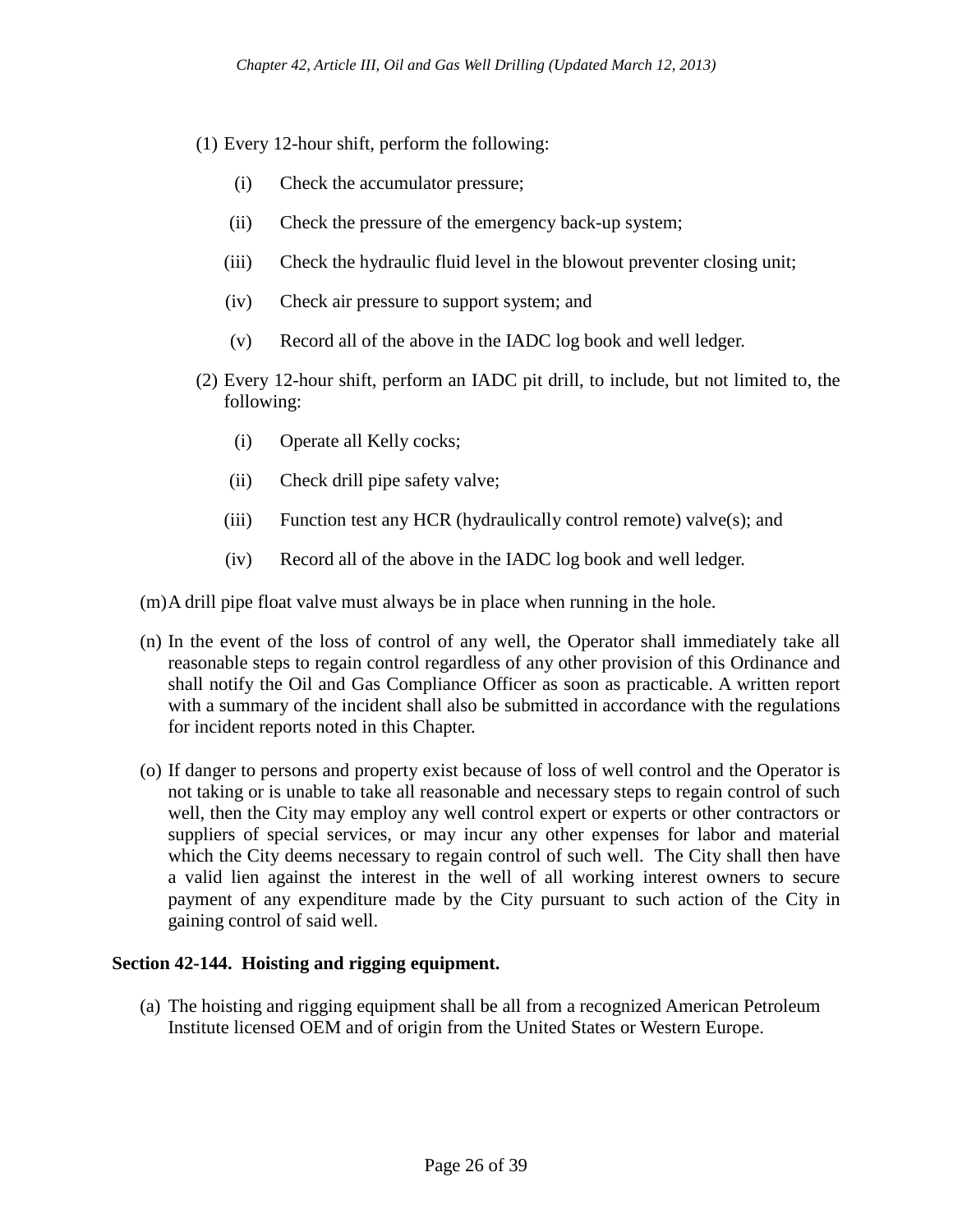- (b) All hoisting and rigging equipment and all components of the hoisting system shall be certified at a minimum of once per year. No equipment shall be used on site with a certificate expiration date that will expire during its expected time of use on the well.
- (c) Suitable warning devices shall be activated during crane hoisting operations in accordance with all regulations for lighting and noise regulated in this Chapter.

## **Section 42-145. Mud pits and flow lines.**

All mud pits and flow lines shall be fully enclosed (covered top).

## **Section 42-146. Storage vessel labels.**

All storage vessels containing chemicals shall be labeled on two (2) sides with National Fire Protection Association (NFPA) chemical hazard labels.

## **Section 42-147. Casing.**

- (a) Within one hundred and eighty (180) days of its completion date, each oil or gas well shall be equipped with a cathodic protection system to protect the production casing from external corrosion. The Oil and Gas Compliance Officer may approve an alternative method of protecting the production casing from external corrosion.
- (b) Procedures shall follow those as outlined in Cementing, Rule No. 13 of the Railroad Commission. In addition, the following shall be required:
	- (1) Centralizer spacing shall be determined by analytical methods or simulation performed by a recognized Cementing Contractor.
	- (2) New API surface casing.
	- (3) Adequate or proper floating equipment, including float collar and float shoe.
	- (4) Cement circulated to surface and top off.
	- (5) Wait on cement a minimum of 24 hours before drilling out of casing.
	- (6) Test the surface casing after the drilling reaches terminus, or next casing point, and before the next casing is cemented in place at a pressure the equivalent of 11 pounds per gallon mud or 500 pounds per square inch, whichever is greater. Exceptions to this requirement are only granted by the City based upon well control issues.
- (c) The Operator of the well shall notify the Oil and Gas Compliance Officer within 24 hours prior to running and cementing surface casing. If the Oil and Gas Compliance Office is unavailable, then notify the Public Works Director or the City Manager.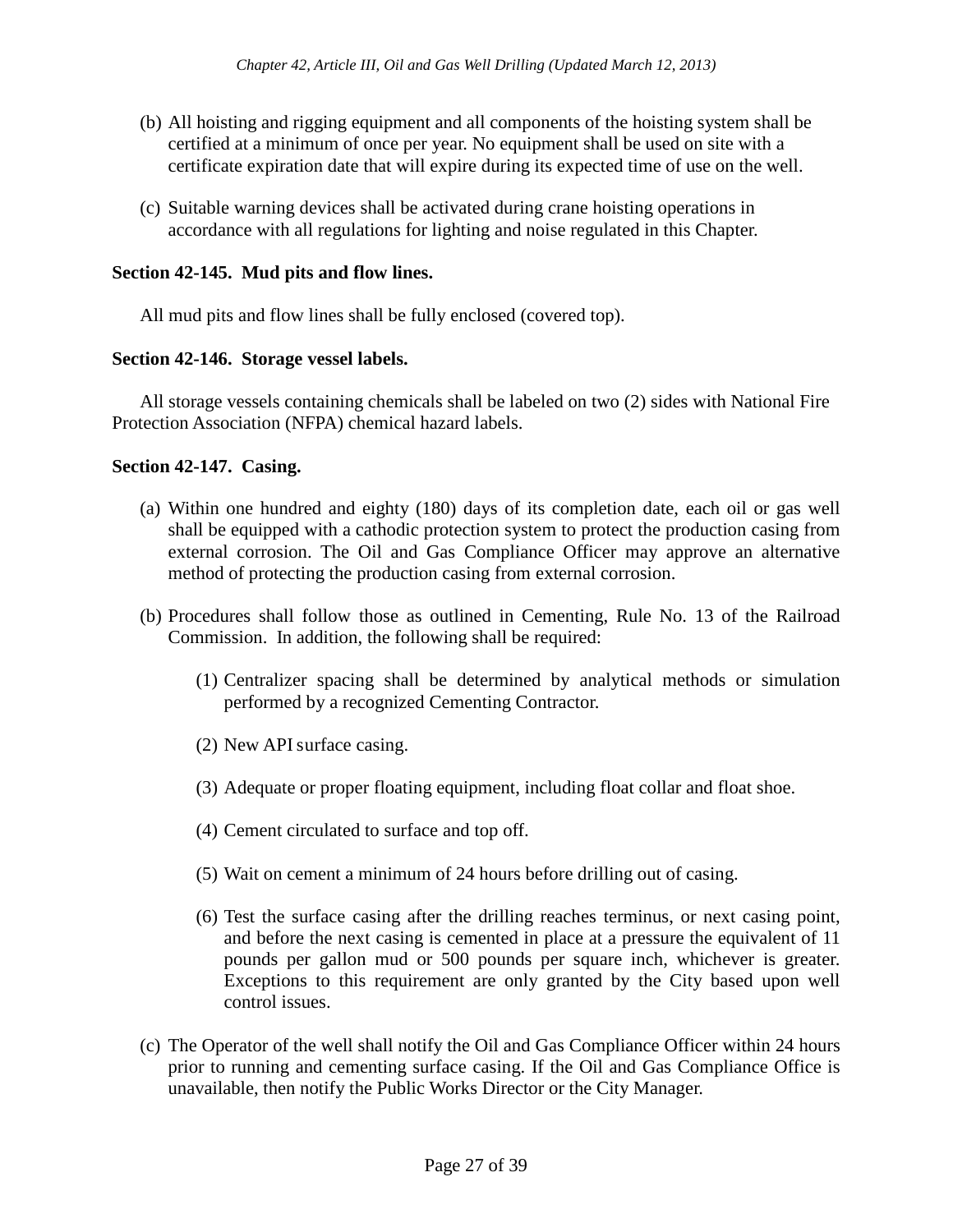## **Section 42-148. Access management.**

- (a) It shall be unlawful for any person(s) to block, encumber, obstruct or close any street, alley or other public way within the city, except by special permit by order of the Department of Public Works Director of designee.
- (b) *Drilling and workover permits –* Prior to the commencement of operations, all roads used for access to the site shall be at least twenty-four (24) feet wide, have an overhead clearance of fourteen (14) feet and shall be surfaced with concrete, asphalt, gravel or caliche. In particular cases, these requirements governing surfacing of private roads may be altered at the discretion of the City after consideration of all circumstances including, but not limited to: distances from streets and highways; distances from adjoining and nearby property owners whose surface rights are not leased by the operation; the purpose for which the property of such owners is or may be used; topographical features; nature of the soil; and exposure to wind.
- (c) The Operator shall use watering, wetting or other methods or materials to control dust on the site.
- (d) The Department of Public Works may restrict the hours of operation of vehicles based upon the location of the property and adjoining land uses.
- (e) Emergency access and turnabouts shall be included as deemed appropriate by the Fire Marshal. The access route should be of appropriate width to accommodate emergency response equipment. Street turnabouts should be of adequate turning radius to facilitate forward or reverse hose lays and/or exit of any emergency response equipment.

## **Section 42-149. Maintenance of sites.**

- (a) The site shall be kept in a clean and sanitary conditions, free from rubbish and combustible materials of every character, to the satisfaction of the health officer and fire marshal, at all times during operations.
- (b) The drill site shall at all times be kept free of pools of water and other liquids, contaminated soil, weeds, and brush within a radius of one hundred (100) feet around any separators and producing wells.
- (c) All equipment shall be maintained by the Operator at all times, including wellheads, pumping units, and buildings or structures. The City shall consider the deterioration of the quality of the material of which such facility or structure is constructed, the degree of rust, and its appearance.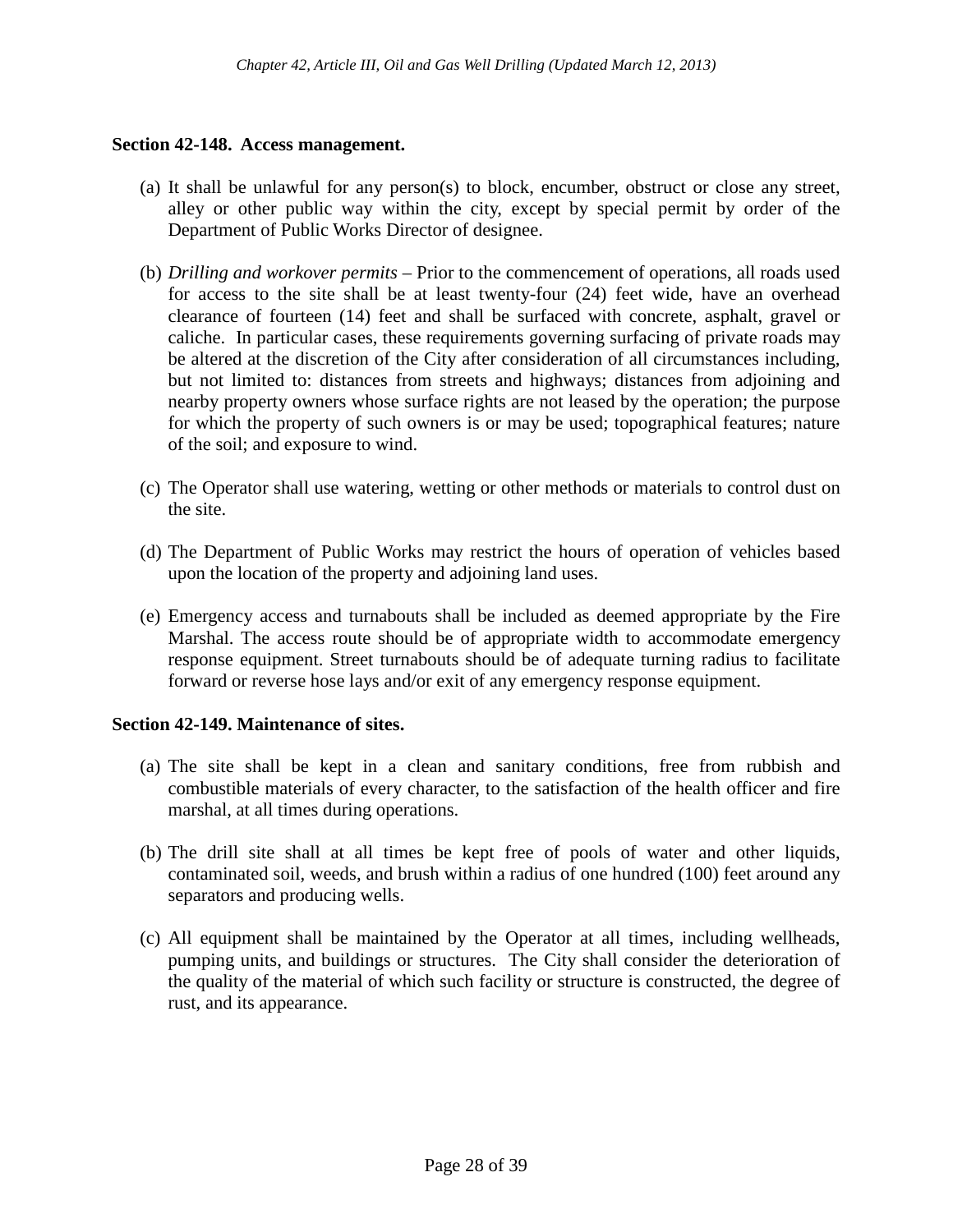## **Section 42-150. Waste disposal.**

- (a) Drilling mud, cuttings, liquid hydrocarbons, salt water and all other field waste derived or resulting from or connected with the drilling, workover or deepening of any well shall be discharged into above-ground tanks or a closed loop mud system. All disposals must be in accordance with the rules of the Railroad Commission and any other appropriate local, state or federal agency.
- (b) Any material classified as hazardous waste according to the EPA shall be disposed in accordance with EPA standards.
- (c) Unless otherwise directed by the Railroad Commission, waste materials shall be removed from the site and transported to an off-site disposal facility not less often than every thirty (30) days.
- (d) Water stored in on-site tanks shall be removed as necessary.
- (e) All waste shall be disposed of in such a manner as to comply with the air and water pollution control regulations of the State, this Ordinance and any other applicable ordinance of the City.

## **Section 42-151. Hours of operation.**

- (a) Site preparation, well servicing, truck deliveries and pick-up of equipment and materials, and other related work conducted on the drill site shall be limited to daytime hours. The restriction on work hours shall not apply in cases of fires, blowouts, explosions and any other emergencies or where the delivery of equipment is necessary to prevent the cessation of drilling.
- (b) The Operator shall have a guard on location during the drilling operation from dusk until dawn, regardless of other staffing. The guard shall walk the fence line perimeter a minimum of once per hour.
- (c) The Operator shall conduct on-site meetings to inform all personnel of nighttime operation noise control requirements.
- (d) Unless otherwise noted in the approved Special Use Permit, the following operations shall only be conducted during daytime hours:
	- (1) All formation fracture stimulation operations.
	- (2) Swabbing or bailing.
	- (3) The operation of vehicles with audible back-up alarms. (These alarms may be replaced with approved non-auditory signaling systems, such as spotters or flagmen.)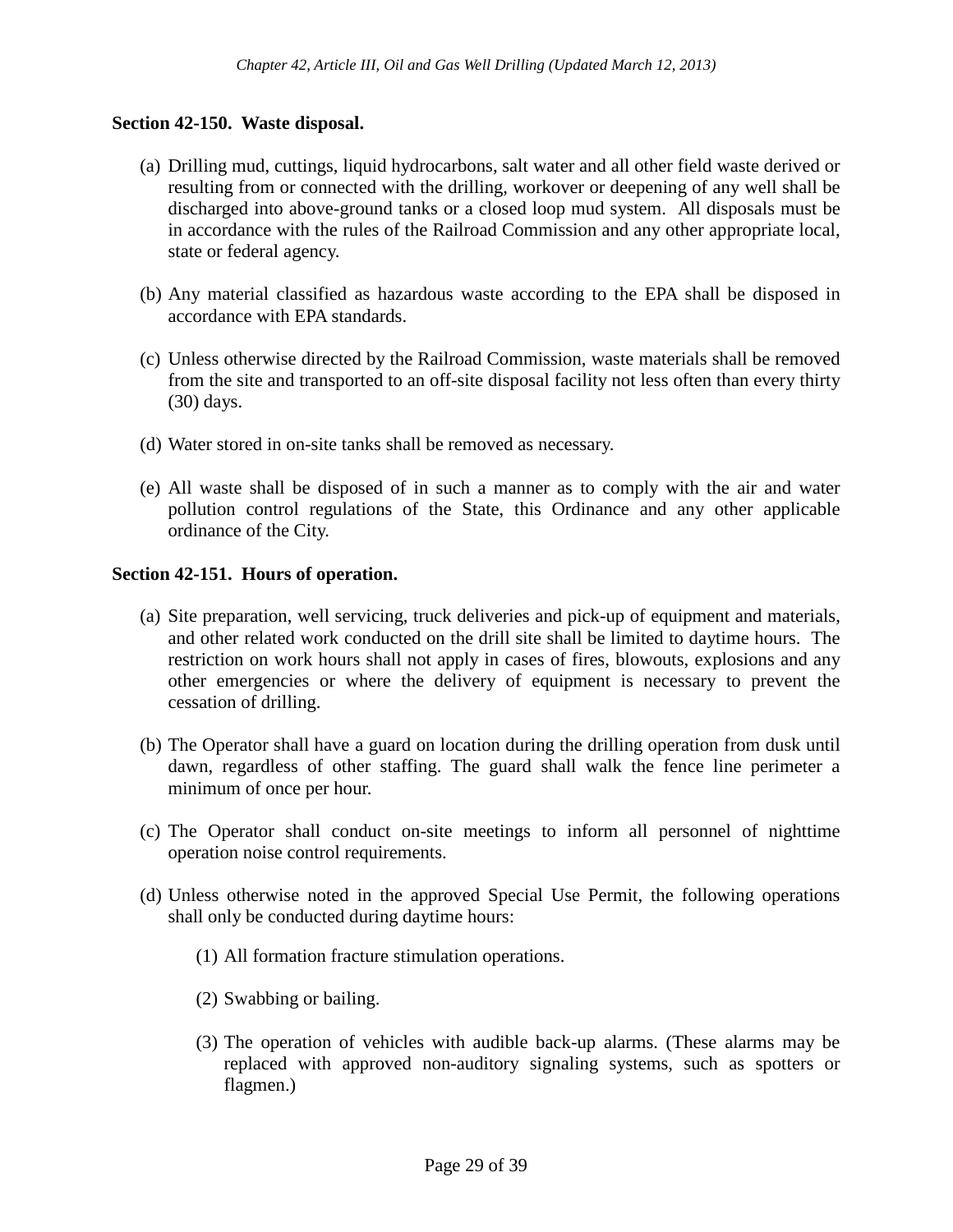(4) Drill stem testing.

# **Section 42-152. Drilling foreman.**

- (a) *Drilling and workover permits –* The Operator must keep a minimum of two personnel on site to provide 24-hour continuous coverage during the drilling or workover of a well until such time the well is completed, tested and considered ready for production.
- (b) Qualifications for these personnel, including certifications and training, are subject to review and approval in advance by the Oil and Gas Compliance Officer.

## **Section 42-153. Watchman.**

- (a) *Drilling and workover permits –* The Operator must keep a watchman or security personnel on site for 24 hours during the drilling and/or workover of a well until such time the well is completed, tested and considered ready for production.
- (b) *Drilling and workover permits –* The perimeter of the site shall be patrolled every two (2) hours.

## **Section 42-154. Crew training-drilling contractor.**

The drilling contractor must have an IADC accredited competency program for all the rig crew positions, as well as office based supervisory positions.

## **Section 42-155. Wellhead status after fracking.**

All wellheads waiting on completion, for a period greater than 10 days, shall be:

- (a) Completed through the production casing flange with a metal plate or blind flange bolted across the head.
- (b) Surrounded with a six (6) foot tall chain link fence having a gate and lock.
- (c) The cellar shall be filled or closed.
- (d) The Bradenhead shall be piped to the surface and have an observable and adequate pressure gauge with operable test valve.

## **Section 42-156. Signage.**

(a) A sign shall be immediately and prominently displayed at the gate on the fencing erected pursuant to this Article. Such sign shall be durable material, maintained in good condition and, unless otherwise required by the Railroad Commission, shall have a surface area of not less than two (2) square feet nor more than four (4) square feet and shall be lettered with the following: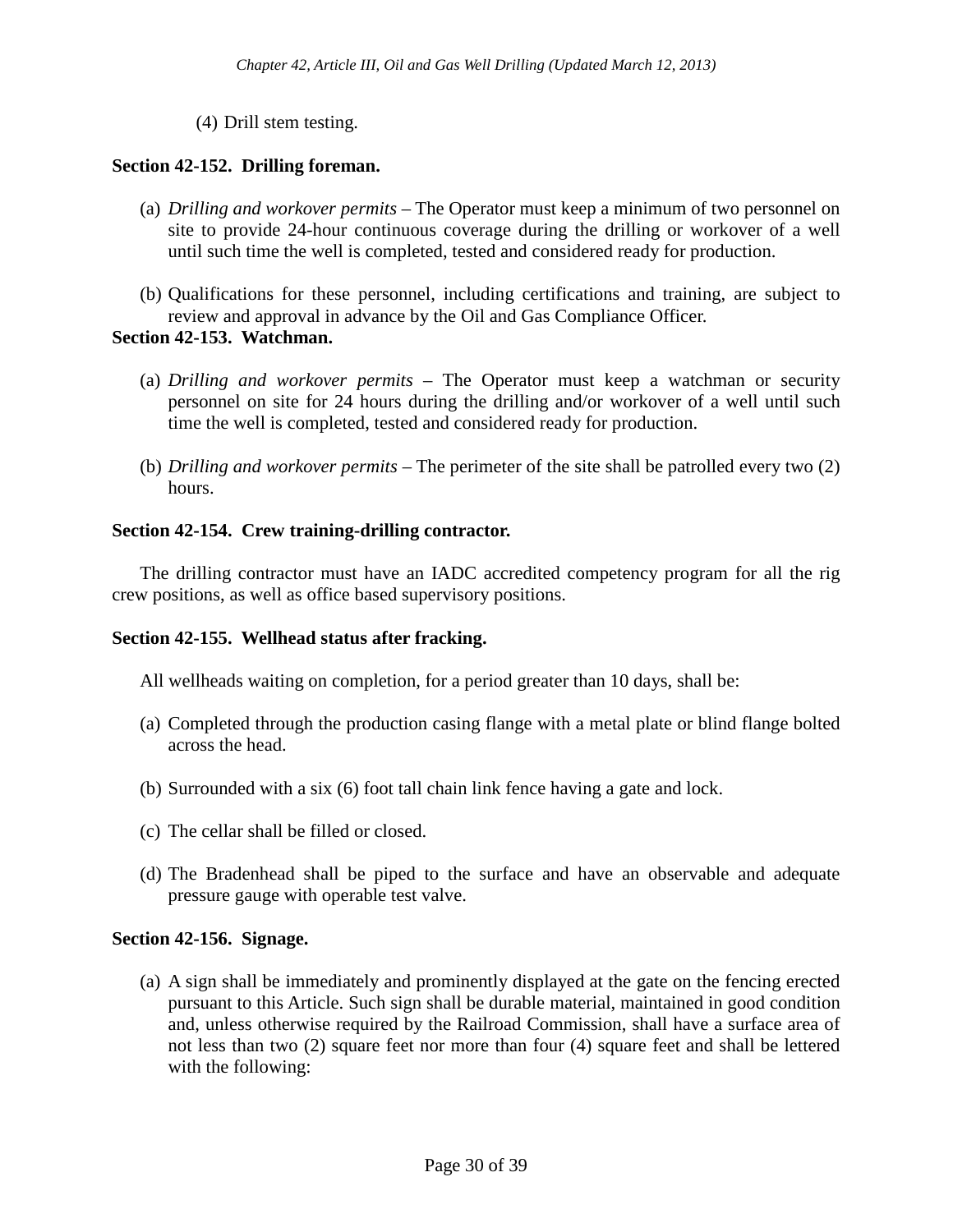- (1) Well name and number;
- (2) Name of Operator;
- (3) The emergency 911 number; and
- (4) Telephone numbers of two (2) persons responsible for the well who may be contacted in case of emergency.
- (b) A sign shall be posted at the entrance of the well site advising the public of all fracture stimulation operations at least 72 hours prior to commencement.

## **Section 42-157. Storage of equipment and chemicals.**

- (a) On-site storage of non-site essential equipment is prohibited on the drilling site. Non-site essential lumber, pipes, tubing and casing shall not be left on the operation site except when drilling or well servicing operations are being conducted on the site.
- (b) All chemicals and/or hazardous materials shall be stored in such a manner as to prevent, contain, and facilitate rapid remediation and cleanup of any accidental spill, leak, or discharge of hazardous materials. The Operator shall have all material safety data sheets (MSDS) for all hazardous materials on-site. All applicable federal and state regulatory requirements for the proper labeling of containers shall be followed. Appropriate pollution prevention actions shall be required and include, but are not limited to, chemicals and materials raised from the ground (i.e. wooden pallets or containment pallets), installation and maintenance of secondary containment systems, bulk storage, and protection from storm water and weather elements.

## **Section 42-158 – 41-160. Reserved.**

# DIVISION 7. LIABILITY, SURETY AND INSURANCE

The following regulations apply to all drilling and workover permits unless a particular permit is denoted.

## **Section 42-161. Liability.**

(a) The Company shall be liable and responsible for any and all damages, losses, liabilities (joint and several), payments, obligations, penalties, claims, litigation, demands, defenses, judgments, lawsuits, proceedings, costs, disbursements, or expenses (including without limitation, fees, disbursements, and reasonable expenses of attorneys, accountants, professional advisors and expert witnesses and costs of investigation and preparation) of any kind or nature whatsoever, which may arise out of or be in any way connected with: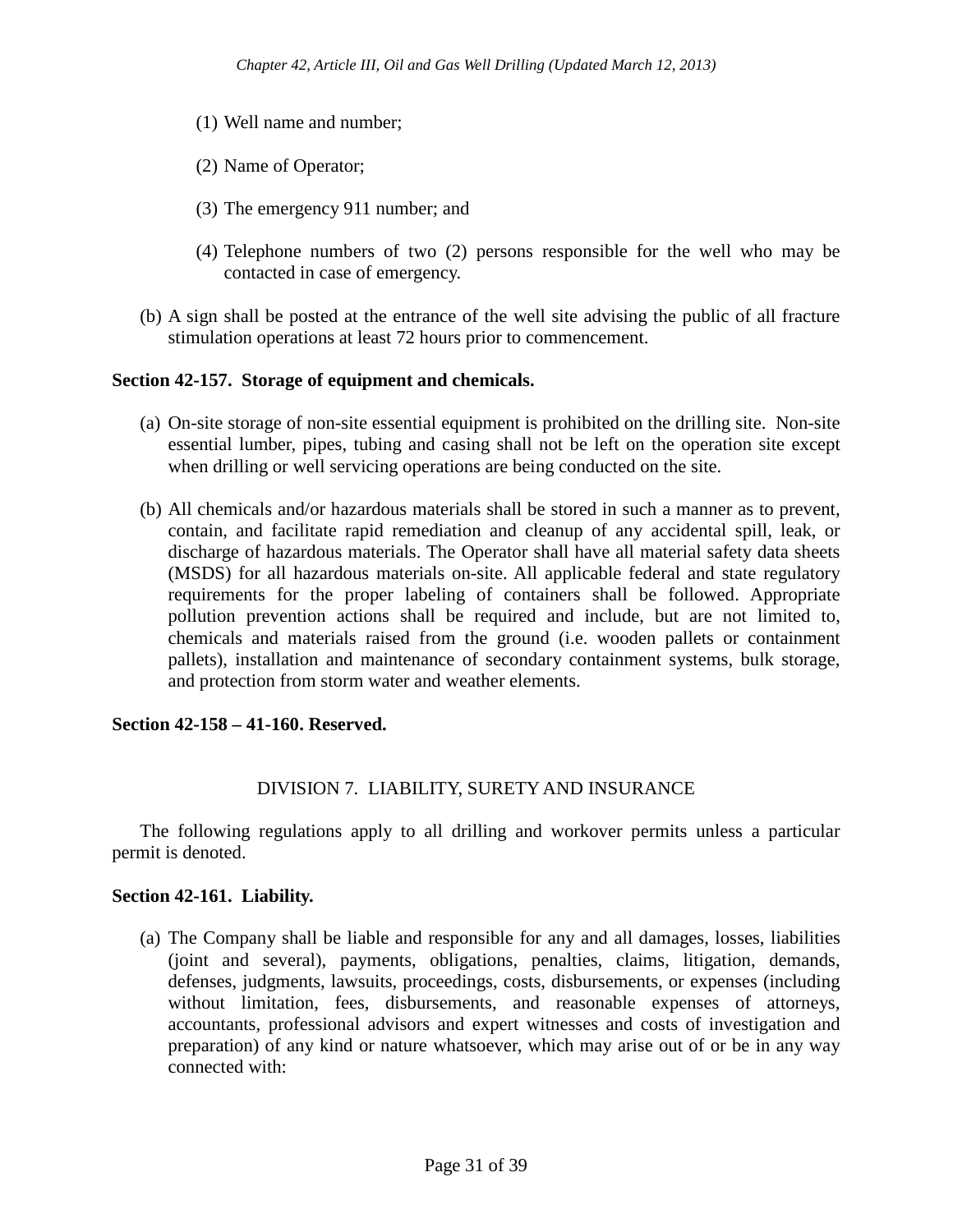- (1) The construction, installation, operation, maintenance, or condition of any related facilities or appurtenances;
- (2) Any claim or lien arising out of work, labor, materials, or supplies provided or supplied to Company, its contractors or subcontractors with respect to any related facilities or appurtenances; or
- (3) The Company's failure to comply with any applicable federal, state, or local ordinance, except to the extent directly caused by gross negligence or intentional misconduct of the City.
- (b) The Company, at its sole cost and expense, shall indemnify and hold harmless the City, its officers, boards, commissions, agents, employees, and volunteers (also referred to as indemnitees) from and against any and all damages which may arise out of or be in any way connected with:
	- (1) The Company's construction, installation, operation, maintenance, or condition of any related facilities or appurtenances;
	- (2) Any claim or lien arising out of work, labor, materials, or supplies provided or supplied to Company, its contractors or subcontractors;
	- (3) The Company's failure to comply with any applicable federal, state, or local ordinance; or
	- (4) The negligent act or omission(s) of the City, its officers, and employees.
- (c) The Company hereby undertakes and assumes, for and on its behalf, its officers, agents, contractors, subcontractors, agents, and employees, all risk of dangerous conditions, if any, on or about any city-owned or city-controlled property, including, but not limited to, rights-of-way.
- (d) If an action is brought against an indemnitee as described in this subsection by reason of any matter for which the indemnitee is indemnified hereunder, the City shall give the Company prompt written notice of the making of any claim or commencement of any such action, lawsuit, or other proceeding. The Company, at its sole cost and expense, shall resist and defend the same with reasonable participation by the City and with legal counsel selected by the Company and specifically approved by the City, at the City's expense. In such an event, the Company shall not admit liability in any matter or behalf of any Indemnitee without the advance written consent of the City.

## **Section 42-162. Bond or irrevocable letter of credit.**

The Operator or Production Representative shall provide one of the following security instruments outlined in subsections (a) and (b):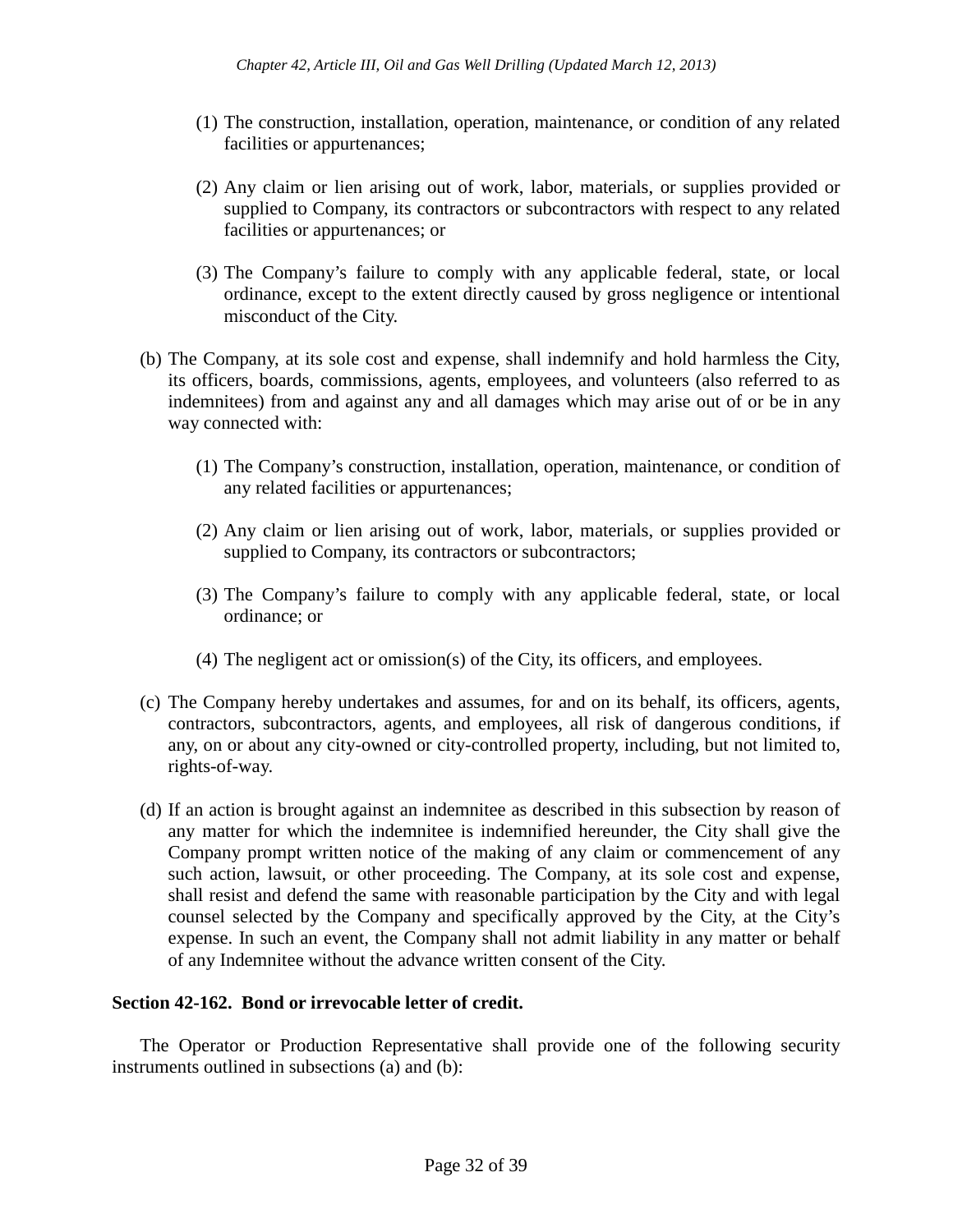- (a) *Bond.* A bond, in the amount established by fee resolution, shall be executed by a reliable bonding or insurance institution authorized to do business in Texas and acceptable to the City. The bond shall become effective on or before the date the permit is issued and shall remain in force and effect for at least a period of six (6) months after the expiration of the permit term or until the well is abandoned and the site is restored, whichever occurs last. The Operator or Production Representative shall be listed as principal and the instrument shall run to the City, as obligee, and shall be conditioned that the Operator or Production Representative will comply and perform in accordance with the terms and regulations of this Ordinance and other applicable City ordinances. The original bond shall be submitted to the City.
- (b) *Letter of credit.* A letter of credit in the amount as established by the City fee resolution shall be issued by a reliable bank authorized to do business in Texas and shall become effective on or before the date the permit. The letter of credit shall remain in force and effect for at least a period of six (6) months after the expiration of the permit. If the letter of credit is for a time period less than the life of the well as required by this Ordinance, the Operator must agree to either renew the letter of credit or replace the Letter of Credit with a bond in the amount required by this Ordinance, on or before forty-five (45) days prior to the expiration date of the letter of credit. If the Operator fails to deliver to the City either the renewal letter of credit or replacement bond in the appropriate amount on or before forty-five (45) days prior to the expiration date of the letter of credit, the City may draw the entire face amount of the letter of credit to be held by the City as security for the Operator's performance of its obligations under this Ordinance.
- (c) The City shall be authorized to draw upon such letter of credit or bond to recover any fines, penalties, defaults or violations assessed under this Chapter. Also, the letter of credit may be used to draw down City road damage expense to the extent road damage cost exceeds the road damage fee paid with the permit application. Evidence of the execution of a letter of credit shall be submitted to the City by submitting an original signed letter of credit from the banking institution, with a copy of the same provided to the City.
- (d) If at any time after no less than a fifteen (15) day written notice to the Operator or and a public hearing, the City Council shall deem any Operator's bond or letter of credit to be insufficient, it may require the Operator to increase the amount of the bond or letter of credit up to a maximum amount as established by the City fee resolution.
- (e) Whenever the City finds that a default has occurred in the performance of any requirement or condition imposed by this Chapter, a written notice shall be given to the Operator unless immediate compliance is needed due to a serious health or safety condition. Such notice shall specify the work to be done, the estimated cost and the period of time deemed by the City to be reasonably necessary for the completion of any work. After receipt of such notice, the shall, within the time therein specified, either cause or require the work to be performed, or failing to do so, shall pay over to the City one hundred twenty-five (125) percent of the estimated cost of doing the work as set forth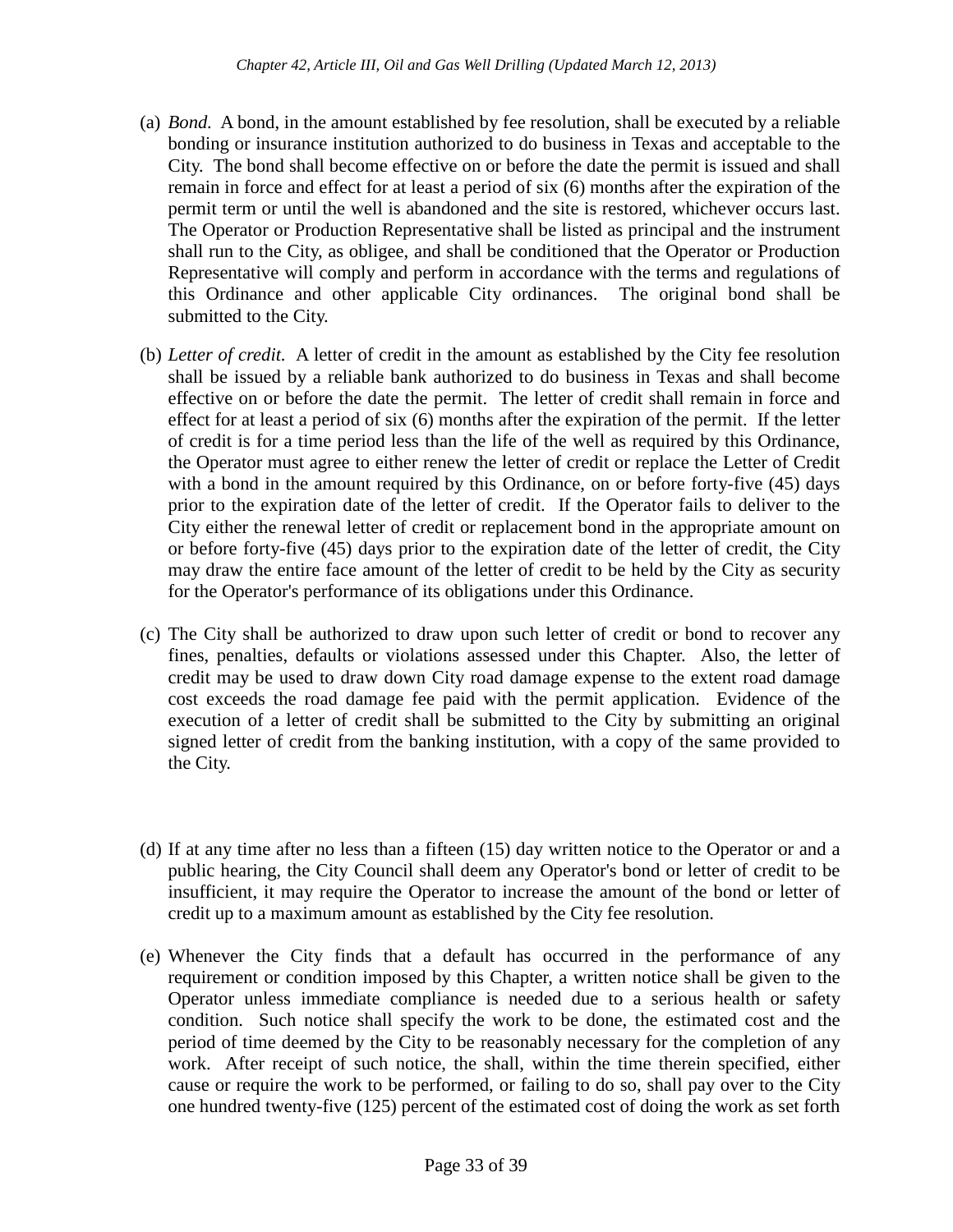in the notice. In no event, however, shall the cure period be less than thirty (30) days unless the failure presents a risk of imminent destruction of property or injury to persons or unless the failure involves the Operator's failure to provide periodic reports as required by this Ordinance.

- (f) The City shall be authorized to draw against any irrevocable letter of credit or bond to recover such amount due from the Operator. Upon receipt of such monies, the City shall proceed by such mode as deemed convenient to cause the required work to be performed and completed, but no liability shall be incurred other than for the expenditure of said sum in hand. In the event that the well has not been properly abandoned under the regulations of the Railroad Commission, such additional money may be demanded from the Operator as is necessary to properly plug and abandon the well and restore the drill site in conformity with the regulations of this Ordinance.
- (g) In the event the Operator does not cause the work to be performed and fails or refuses to pay over to the City the estimated cost of the work to be done as set forth in the notice, or the issuer of the security instrument refuses to honor any draft by the City against the applicable irrevocable letter of credit or bond the City may proceed to obtain compliance and abate the default by way of civil action against the Operator, or by criminal action against the Operator, or by both such methods or any other remedy available by law.
- (h) When the well or wells covered by said irrevocable letters of credit or bond have been properly abandoned in conformity with all regulations of this Ordinance, and in conformity with all regulations of the Railroad Commission and notice to that effect has been received by the City, or upon receipt of a satisfactory substitute, the irrevocable letter of credit or bond issued in compliance with these regulations shall be terminated and cancelled.

# S**ection 42-163. General insurance requirements.**

In addition to the bond or letter of credit required pursuant to this Ordinance, the Operator shall carry a policy or policies of insurance issued by an insurance company or companies authorized to do business in Texas. In the event such insurance policy or policies are cancelled, the permit shall be suspended on such date of cancellation and the Operator's right to operate under such permit shall immediately cease until the Operator files additional insurance as provided herein. The general requirements below shall be applicable to all insurance policies described in this article.

- (a) The City, its officials, employees, agents and officers shall be endorsed as an Additional Insured on all applicable policies. A copy of the endorsement is required for evidence of coverage.
- (b) All policies shall be endorsed with a waiver of subrogation in favor of the City. A copy of the endorsement is required for evidence of coverage.
- (c) All policies shall be written on an occurrence basis where commercially available.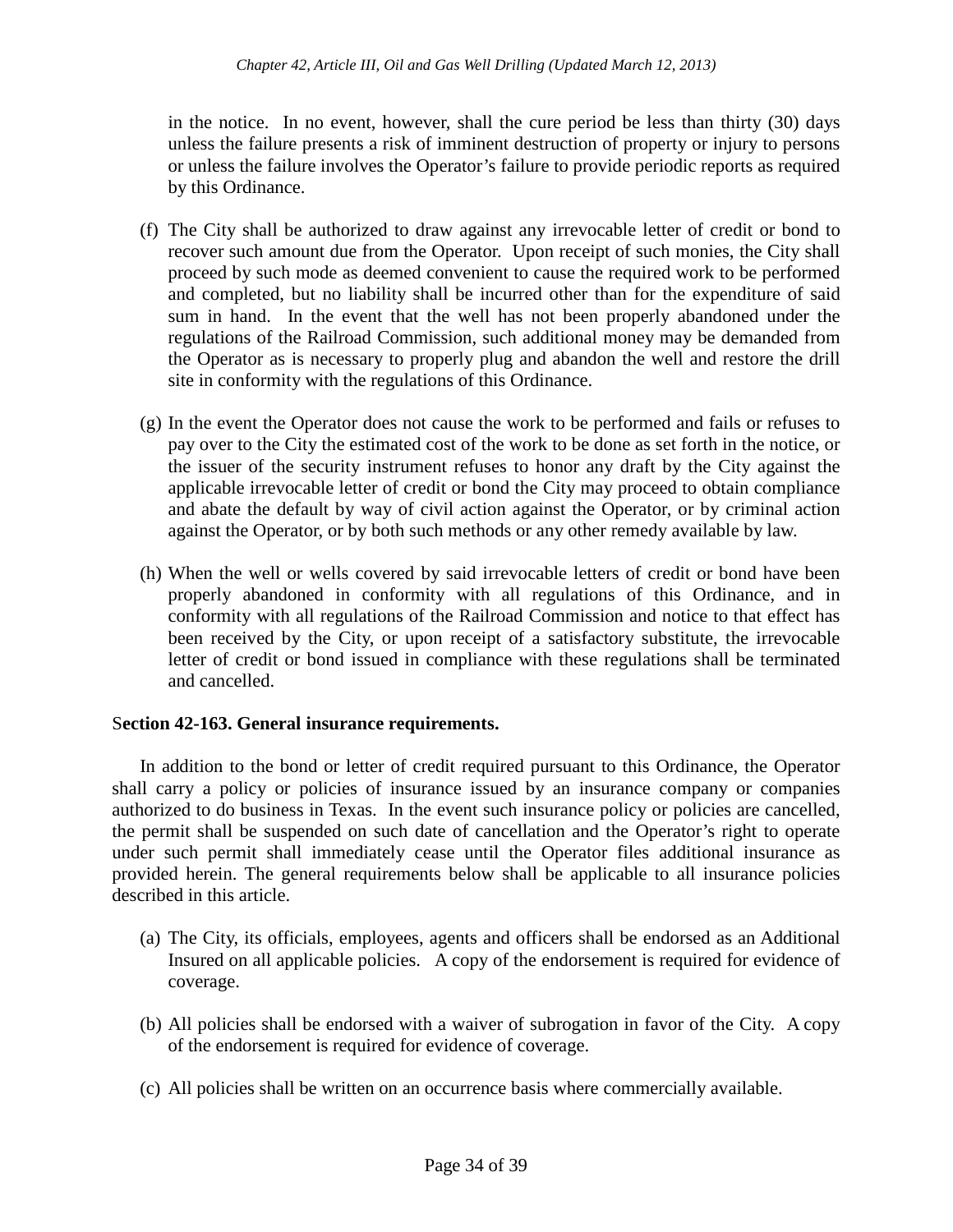- (d) If coverage is written on a claims-made basis, the Operator must maintain continuous coverage or purchase Extended Period Coverage Insurance for four years following expiration or suspension of the permit. The Extended Coverage Period insurance must provide that any retroactive date applicable to coverage under the policy precedes the effective date of the issuance of the permit by the City.
- (e) All policies shall be written by an insurer with an A-: VII or better rating by the most current version of the A. M. Best Key Rating Guide or with such other financially sound insurance carriers acceptable to the City.
- (f) Deductibles shall be listed on the Certificate of Insurance and shall be on a per occurrence basis unless otherwise stipulated herein.
- (g) Certificates of Insurance shall be delivered to the City evidencing all the required coverage, including endorsements, prior to the issuance of a permit.
- (h) Any failure on part of the City to request required insurance documentation shall not constitute a waiver of the insurance requirement specified herein.
- (i) Each policy shall be endorsed to provide the City a minimum thirty (30) day notice of cancellation, non-renewal, and/or material change in policy terms or coverage. A ten (10) day notice shall be acceptable in the event of non-payment of premium.
- (j) During the term of the permit, the Operator shall report, in a timely manner, to the City any known loss occurrence which could give rise to a liability claim or lawsuit or which could result in a property loss.
- (k) Upon request, certified copies of all insurance policies shall be furnished to the City.
- (l) Irrespective of the requirements as to insurance to be carried, the insolvency, bankruptcy or failure of any insurance company to pay claims accruing shall not be held to waive any of the provisions of this Article.
- (m)Operator shall pay promptly all premiums for such insurance in strict accordance with its obligations to its carrier and maintain the required coverage in full effect so long as the permit is valid.
- (n) Failure to keep such policies in full force and effect, in accordance with the terms hereof, shall be unlawful.
- (o) Certificates of insurance.
	- (1) The company must be admitted or approved to do business in the State of Texas, unless the coverage is written by a Surplus Lines insurer.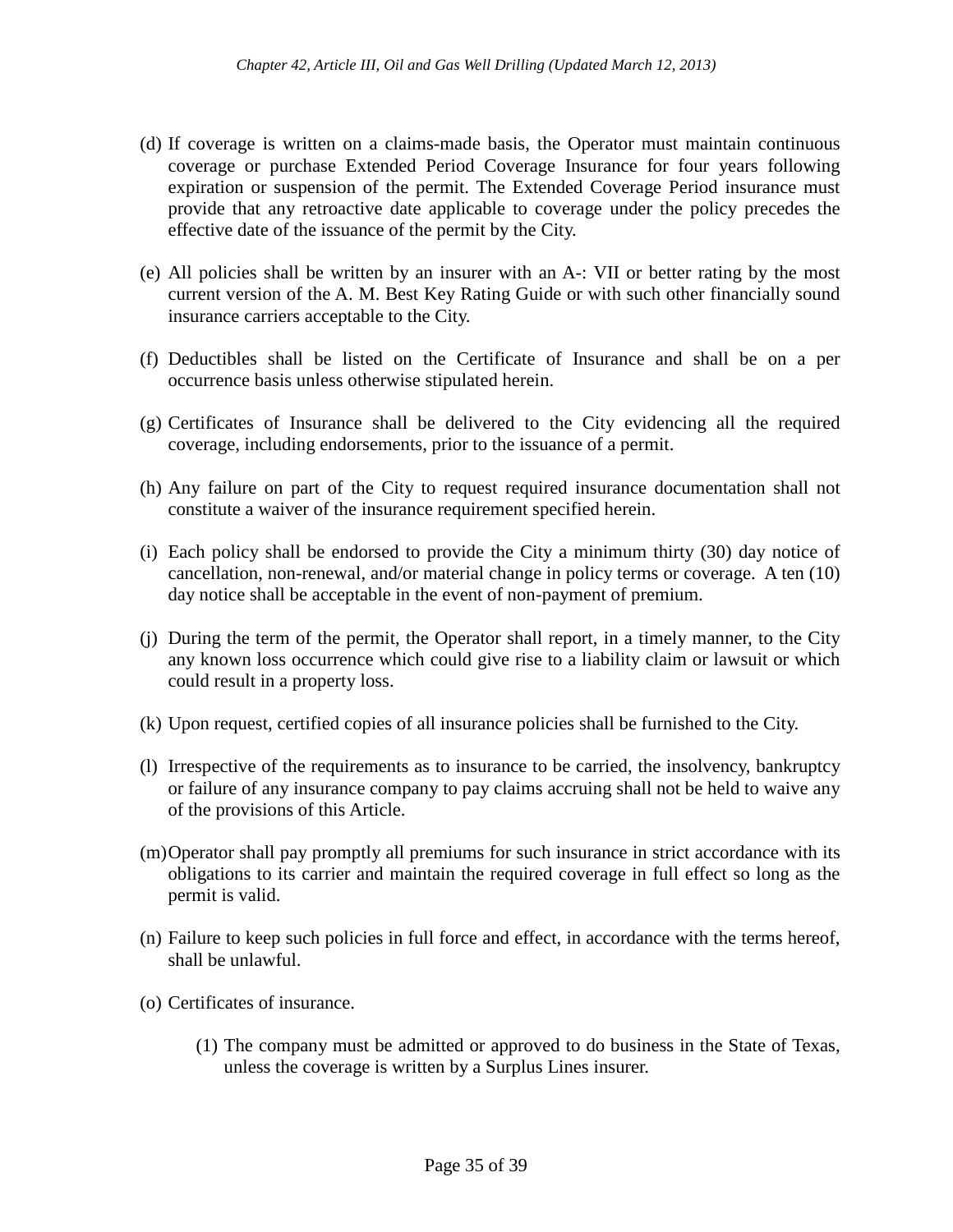- (2) The insurance set forth by the insurance company must be underwritten on forms that have been approved by the Texas State Board of Insurance or ISO, or an equivalent policy form acceptable to the City, with the exception of Environmental Pollution Liability and Control of Well coverage.
- (3) Sets forth all endorsements and insurance coverage according to requirements and instructions contained herein.
- (4) Shall specifically set forth the notice of cancellation, termination, or change in coverage provisions to the City. All policies shall be endorsed to read: THIS POLICY WILL NOT BE CANCELLED OR NON-RENEWED WITHOUT THIRTY (30) DAYS ADVANCED WRITTEN NOTICE TO THE OWNER AND THE CITY EXCEPT WHEN THIS POLICY IS BEING CANCELLED FOR NONPAYMENT OF PREMIUM, IN WHICH CASE TEN (10) DAYS ADVANCE WRITTEN NOTICE IS REQUIRED.
- (5) Original endorsements affecting coverage required by this section shall be furnished with the certificates of insurance.
- (p) *Notice.* The individual designated to receive notice shall be a resident of Texas upon whom all orders and notices provided in this Ordinance may be served in person or by registered or certified mail. Every Operator shall within ten (10) days notify the City in writing of any change in such agent or mailing address unless operations in the City are discontinued and abandonment is complete.

# **Section 42-164. Commercial General Liability Policy.**

This coverage must include premises, operations, blowout or explosion, products, completed operations, sudden and accidental pollution (with discovery and reporting periods of not less than fifteen (15) days and thirty (30) days respectively), blanket contractual liability, underground resources damage, broad form property damage, independent contractors protective liability and personal injury. This coverage shall be a minimum as established by the City fee resolution.

## **Section 42-165. Excess or Umbrella Liability.**

Insurance limits in a minimum as established by the City fee resolution. Coverage is to be at least as broad as, applies of and follows form of the primary liability coverage required for commercial general liability, auto liability and employer's liability. Coverage must include an endorsement for sudden or accidental pollution.

## **Section 42-166. Environmental pollution liability coverage.**

(a) Operator shall purchase and maintain in force for the duration of the permit, insurance for environmental pollution liability applicable to bodily injury, property damage, including loss of use of damaged property or of property that has not been physically injured or destroyed; cleanup costs; and defense, including costs and expenses incurred in the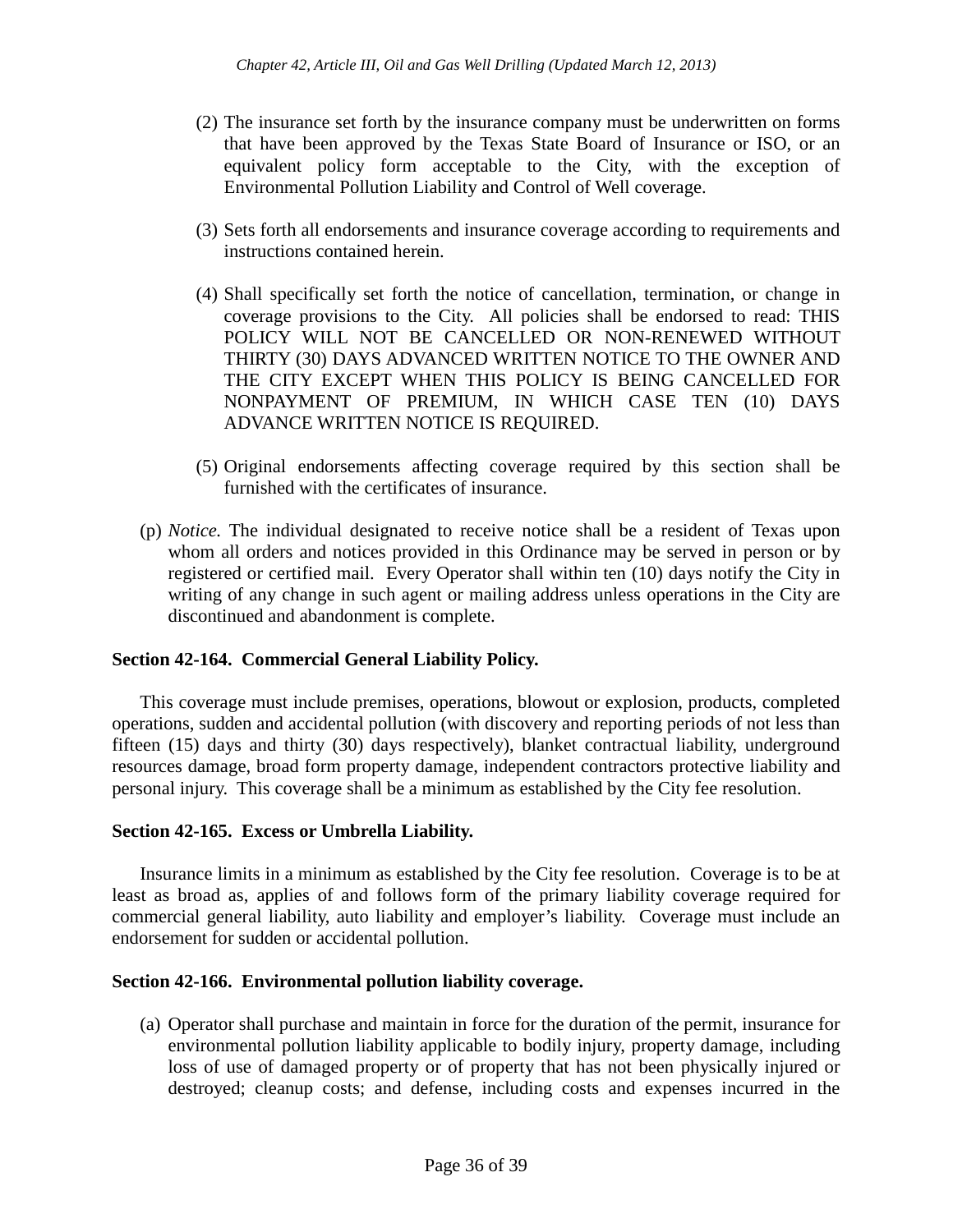investigation, defense or settlement of claims; all in connection with any loss arising from the insured site. Coverage shall be maintained in an amount as established by the City fee resolution.

- (b) Coverage shall apply to sudden and accidental pollution conditions resulting from the escape or release of smoke, vapors, fumes, acids, alkalis, toxic chemicals, liquids or gases, waste material or other irritants, contaminants or pollutants.
- (c) The Operator shall maintain continuous coverage or purchase Extended Period Coverage Insurance for four years following expiration or suspension of the permit.
- (d) The extended coverage period insurance must provide that any retroactive date applicable to coverage under the policy precedes the effective date of the issuance of the permit by the City.

## **Section 42-167. Control of well coverage.**

The policy should cover the cost of controlling a well that is out of control, re-drilling or restoration expenses, seepage and pollution damage as first party recovery for the Operator and related expenses, including, but not limited to, loss of equipment, experts and evacuation of residents in the amount as established by the City fee resolution. A minimum amount as established by the City fee resolution for sub-limit endorsement may be added for damage to property for which the Operator has care, custody, and control.

## **Section 42-168. Workers compensation and employers liability insurance.**

- (a) Workers Compensation benefits shall be Texas Statutory Limits.
- (b) Employers Liability shall be a minimum in an amount as set by the City fee resolution.
- (c) Such coverage shall include a waiver of subrogation in favor of the City and provide coverage in accordance with applicable State and Federal laws.

## **Section 42-169. Automobile Liability Insurance.**

- (a) Combined Single Limit in an amount set by the City fee resolution.
- (b) Coverage must include all owned, hired and not-owned automobiles.
- (c) The City shall be named as an additional insured on the policy and provided with a waiver of subrogation.

### **Section 42-170. Reserved.**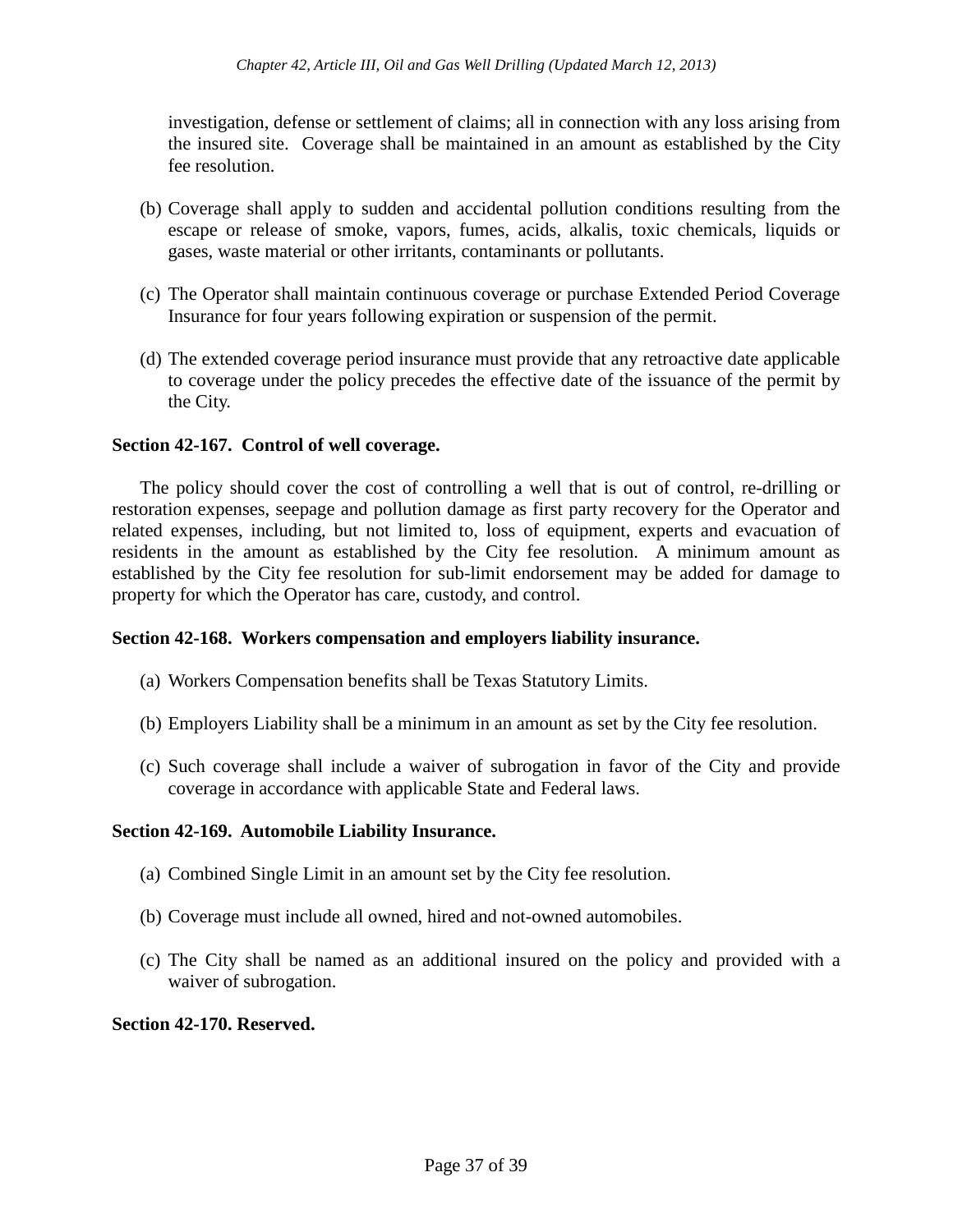## DIVISION 8: PENALTIES, APPEALS AND VARIANCES

The following regulations apply to all drilling and workover permits unless a particular permit is denoted.

### **Section 42-171. Penalty.**

- (a) It shall be unlawful and an offense for any person to do the following:
	- (1) Engage in any activity not permitted by the terms of a permit issued under this Chapter; or
	- (2) Fail to comply with any condition set forth in a permit issued under this Chapter; or
	- (3) Perform any actions that alter or deviate from an existing and continuous valid permit issued by the Texas Railroad Commission including those issued prior to approval of this chapter; or
	- (4) Engage in any activity related to this ordinance that poses a threat to the health, safety and welfare of the community.
- (b) It shall be unlawful for any person acting either for himself or acting as agent, employee, independent contractor, or servant for any person to do the following without first obtaining a permit issued by the City in accordance with this Ordinance:
	- (1) Conduct activities or assist in way in the drilling, re-drilling, deepening, reentering, activating, site preparation, workover, completion or operation of any such well;
	- (2) Conduct any activity related to the production of oil or gas on private or public property, except:
		- i. That activity was in existence, prior to August 9, 2011 and continually having a valid permit issued by the Texas Railroad Commission for such activities, and,
		- ii. The activity has been in continuous compliance with established regulations by the Environmental Protection Agency, Texas Commission on Environmental Quality, Department of Transportation, and the Texas Railroad Commission (or their successor agencies).
- (c) A person who violates any provision of this Chapter by performing an act prohibited or by failing to perform an act required is guilty of a misdemeanor; each day the violation continues shall be a separate offense. If the definition of an offense under this Chapter does not prescribe a culpable mental state, then a culpable mental state is not required. Such offense shall be punishable by a fine not to exceed the amount established by the City fee resolution. Although not required, if a culpable mental state is in fact alleged in